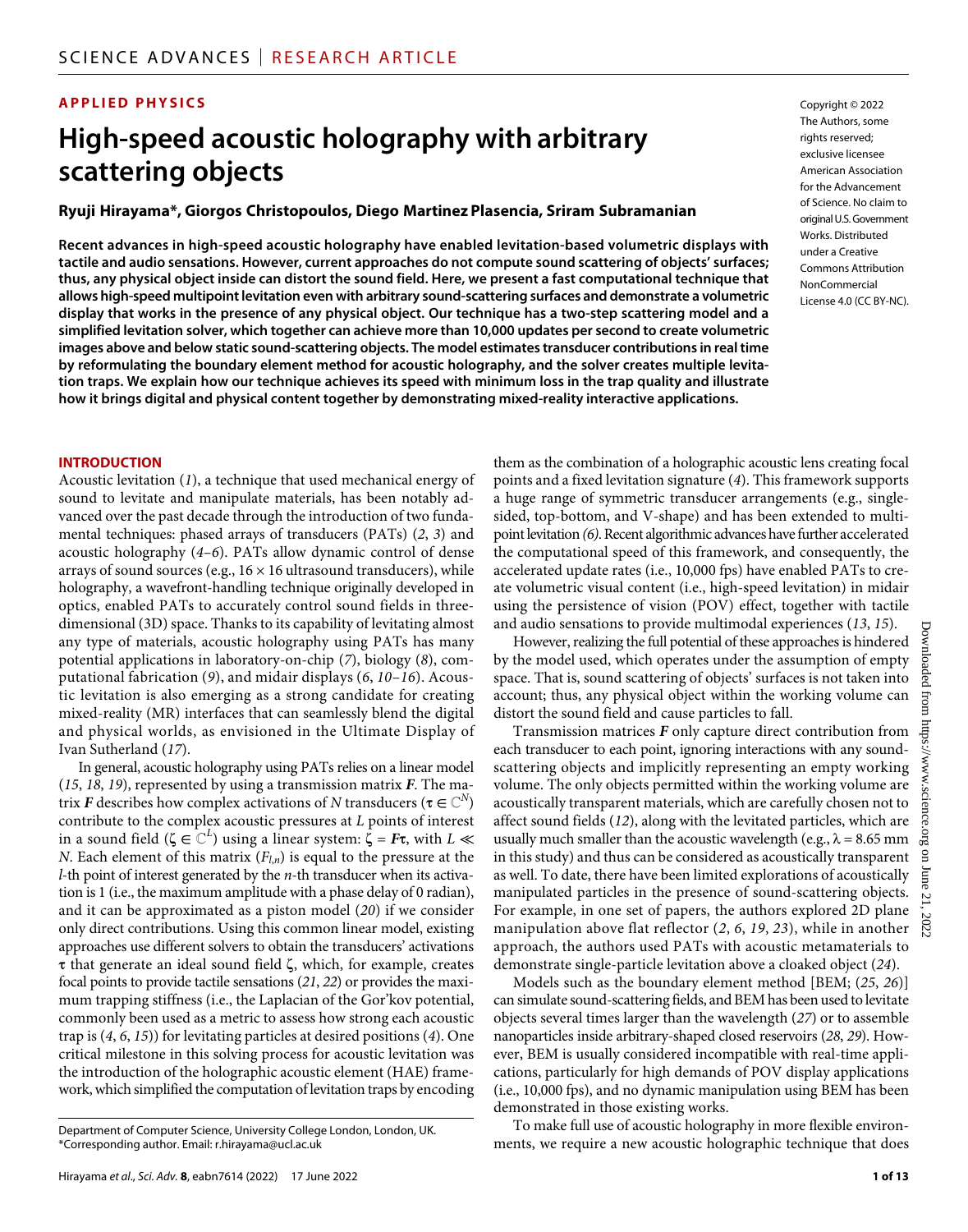not rely on the assumption of the empty working volume and works in the presence of arbitrary sound-scattering objects. The main challenge in developing these techniques is that the entire process of both modeling the transmission matrix and solving for transducer phases must be computed in real time for practical applications of particle manipulation (e.g., 50 fps to manipulate particles at 1 cm/s with a step size of 0.2 mm). This becomes even more challenging to create volumetric images using the POV effect (*13*, *15*) as these require update rates above 10,000 fps. Thus, producing models as computationally efficient as transmission matrices, but with BEM's power to capture sound scattering, hence, becomes the first obvious challenge.

For solvers, on the other hand, the HAE framework does not account for sound scattering and thus cannot provide the optimum solutions within the nonempty working volume (i.e., the top array with reflector; see Fig. 1). Therefore, to develop a high-performance solver without the HAE framework, we need more efficient metrics to assess trap quality compared to the most common current metric given by trapping stiffness [i.e., Laplacian of Gor'kov potential (*4*, *6*)].

Here, we present a high-performance approach to modeling the extended transmission matrix and solving for transducer phases. Our technique has two novel computational components: a two-step scattering model and a simplified levitation solver. In these components, physical phenomena (i.e., sound scattering and acoustic levitation) are rebuilt or simplified as models that are suitable to be computed at high update rates. We start by reformulating BEM to precompute the contribution of each transducer to the mesh and then use these precomputed values in updating the transmission matrix in real time as the trap positions move. This extended version of the transmission matrix keeps the efficiency of the empty volume methods but provides the accuracy that is exactly equivalent to BEM. In addition, we show that a simplified Gor'kov potential can be used as a new metric in our solver instead of stiffness, further improving the computational speed with negligible loss of accuracy. Our approach allows high-speed and accurate multipoint acoustic manipulation, even with arbitrary sound-scattering objects [see Fig. 1 and movie S1]. It allows the creation of volumetric POV images with arbitrarily shaped objects in the working volume by creating levitation traps at high computational rates. Our technique provides extra freedom in system design and allows previously impractical application scenarios, which inherently involve physical objects in their working space,

such as midair MR displays (see Fig. 1B) and contactless manufacturing. In addition, thanks to the high computational rates, the displayed content can be interactive to user inputs (e.g., keyboard and hand gestures) in real time. We illustrate how our acoustic holographic technique brings digital and physical content together by demonstrating several MR applications, such as a midair screen, a point scanning–based volumetric display, and a surface scanning–based volumetric display. We are the first to demonstrate a free-space surface scanning–based volumetric display that can create full volumetric images in midair, within a nonempty working volume.

#### **RESULTS**

#### **Model and solver**

First, we show how our model and solver realized high-speed multipoint levitation with minimum loss of accuracy, even within a nonempty working volume.

#### *Two-step scattering model*

BEM can model sound-scattering objects by modeling them as a mesh of *M* boundary elements (i.e., we use meshes with 3000 to 6000 elements in our examples). A transmission matrix *E* that captures both the direct and scattering contributions of the transducers to target points could be computed by repeating the BEM computation for each of the *N* single transducers (i.e.,  $N = 256$ ). However, each BEM computation involves solving a large dense linear equation system, and therefore, repeating this process for every transducer in real time is not practical. Thus, we propose a technique to reformulate BEM for acoustic holography to define the matrix *E* using three matrices as:  $E = F + GH$  (see Fig. 2A). Here, the matrices *F* and *G* represent the respective contributions from the transducers and mesh elements to the points of interest (i.e., thus, *F* is the conventional transmission matrix capturing only direct contributions), and the matrix *H* represents the contribution from the transducers to the mesh elements. The sizes of these matrices are  $L \times N$  for  $E$  and  $F, L \times M$  for *G*, and  $M \times N$  for *H*. Given the fact that the inequality  $L \ll N \ll M$  is usually satisfied in acoustic levitation, the determination of *H* is more time consuming than the other matrices.

For static setups, *H* is constant, and we can thus precompute it once the setup is defined (i.e., position and normal of each transducer and position, area, and normal of each mesh element in the reflector). In contrast, computing *F* and *G* requires the positions of



**Fig. 1. Real-time acoustic holography with arbitrary scattering surfaces.** (**A**) Schematical concept of our acoustic holographic technique that can create multiple levitation traps in the presence of sound-scattering physical objects. P<sub>max</sub> represents the maximum amplitude of the pressure in the sound field. (B) Experimental example of our technique that can levitate four particles with a projection screen (i.e., a piece of light fabric), demonstrating an MR display that creates digital content in the presence of a 3D-printed physical object. The high computational rates of our approach enable the digital content to be interactive to user inputs (i.e., the levitated screen moves according to the keyboard input).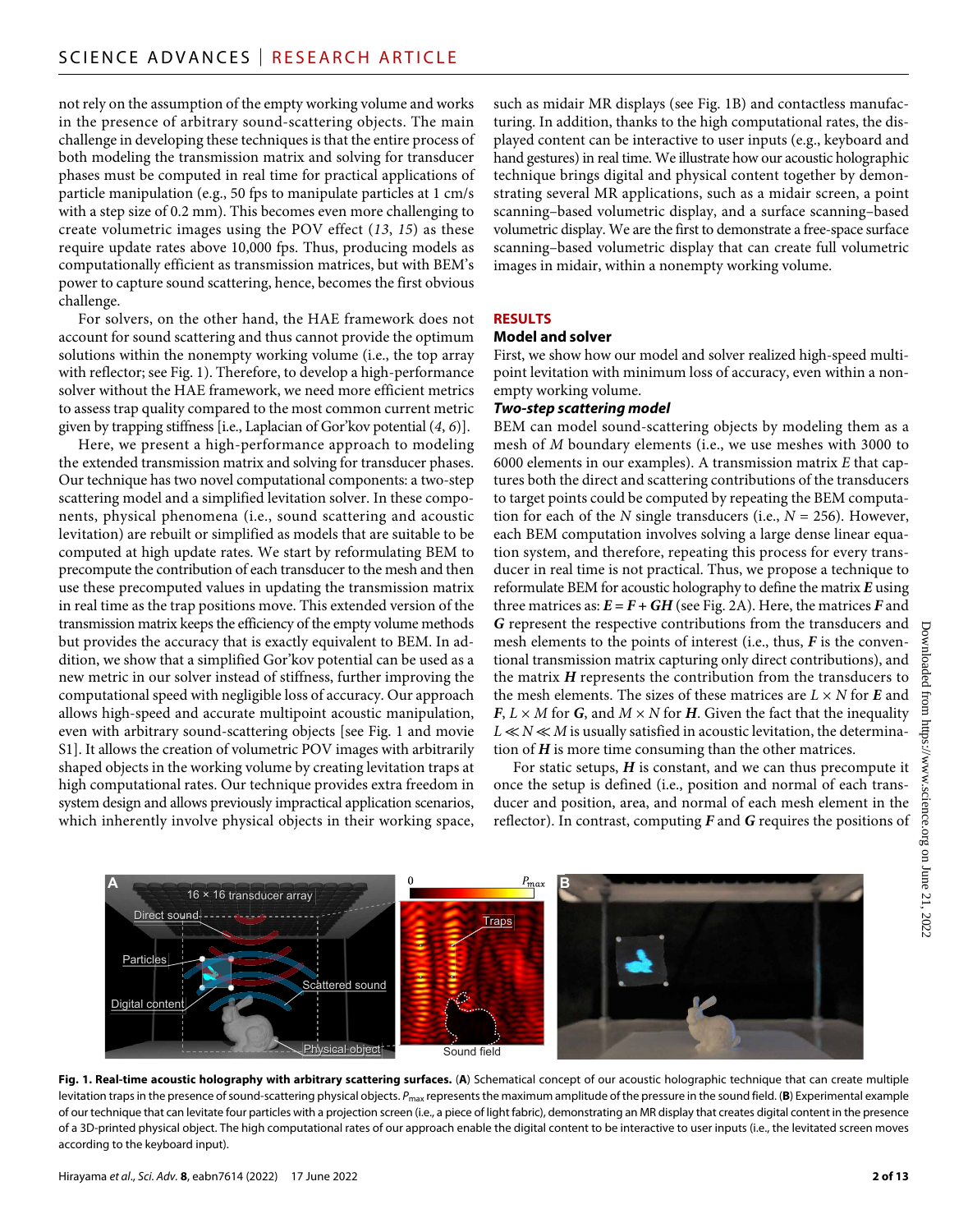

**Fig. 2. Performance of the proposed technique.** (**A**) Schematical explanation of our two-step scattering model, adapting the BEM. (**B**) Correlation between trapping stiffness ∇<sup>2</sup> *U* and the simplified form of the Gor'kov potential *U*′, justifying the use of *U*′ as our metric. (**C**) Computational performance of our acoustic holographic technique after precomputation, depending on the numbers of mesh elements (*M*) and traps (*J*).

points of interest in addition to the setup information. For interactive applications, these points of interest are usually unknown beforehand, and thus, *F* and *G* need to be created in real time depending on the application logic and/or user input. While *H* must be precomputed, computation of *F* and *G* is highly parallelizable, and our model can achieve high computational rates for this modeling process by using a graphics processing unit (GPU) even in the presence of static sound-scattering objects. Figure S6A shows the computational speed of only this modeling process after the precomputation part. Note here that our model is exactly equivalent to BEM, not relying on any approximation to compute the acoustic pressures on the meshes, and thus can be used to model any geometry of scattering objects without sacrifice in accuracy, unlike the methods based on the Rayleigh integral (*18*, *19*, *30*), which are limited to flat or slightly curved reflectors. We also note that our model does not require high sampling resolution for 3D models' mesh (i.e., the bestbalanced mesh size is  $\lambda/2$ ; see the "Mesh-size dependency of the trap quality" section and fig. S7). We also discuss how to adapt our approach to dynamically changing meshes later in Discussion.

#### *Simplified levitation solver*

We propose a simplified solver using the model above. Our SIMPLIFIED solver uses a gradient descent minimizing a simplified metric *U*′ at every trap position  $r_i = (x_i, y_i, z_i)$ , allowing us to create multiple stable traps at high computational speed. Our metric *U*′ is based on the Gor'kov potential *U*, which can be used to compute the acoustic radiation force *F*rad applied on a small particle (i.e., much smaller than the acoustic wavelength) at the point *j* as:  $F^{\text{rad}} = -\nabla U(r_i)$ . Here,  $U(r_i)$  can be determined by the complex acoustic pressure  $p$  and its spatial derivatives at the trap position  $r_i$  and constant values ( $K_1$  and *K*2) as (*31*)

$$
U(r_j) = K_1 |p|^2 - K_2 \left( \left| \frac{\partial p}{\partial x} \right|^2 + \left| \frac{\partial p}{\partial y} \right|^2 + \left| \frac{\partial p}{\partial z} \right|^2 \right) \tag{1}
$$

Trapping stiffness (*4*, *6*) is a common metric to evaluate (and optimize) the quality of acoustic traps and is computed as the Laplacian of the Gor'kov potential ( $\nabla^2 U$ ) at the point *j*. A traditional method is to create levitation traps by maximizing this trapping stiffness at the desired locations, with an optimization algorithm such as gradient descent (*4*). However, computing stiffness ∇<sup>2</sup> *U*(*rj*) requires sampling pressure values at many points of interest around each trap and thus is computationally heavy for use in real-time applications.

Hirayama *et al*., *Sci. Adv.* **8**, eabn7614 (2022) 17 June 2022

In this study, we accelerate our solving process of creating *J* traps by using a simplified Gor'kov potential *U*′(*rj*) as a metric (i.e., our cost function in gradient descent)

$$
U'(\mathbf{r}_j) = K_1 |p|^2 - K_2 \left| \frac{\partial p}{\partial z} \right|^2 \tag{2}
$$

The advantage of our metric is that it can be computed by sampling pressure values at only two points per trap (i.e., the number of total points of interest is  $L = 2J$ ). This simplified metric is suitable for our experimental setups, in which the transducers face downward (i.e., −*z* direction) and sound-scattering objects are placed underneath (see Fig. 1A), allowing them to create standing wave–like acoustic traps along the *z* axis, similar to the commonly used top-bottom setups (*6*).

Our simplification in Eq. 2 approximates sufficiently the potential  $U(r_i)$  because the derivative of the pressure along the *z* axis is more dominant than the derivatives along the other axes. Furthermore, the Gor'kov potential along the *z* axis behaves locally as a sinusoidal pattern (*32*). Thus, the second derivative of this sinusoidal pattern (i.e., trapping stiffness) should also be sinusoidal of opposite sign, supporting our assumption that a negative relationship between  $U(r_i)$ and its Laplacian  $[\nabla^2 U(\pmb{r}_j)]$  still holds. Figure 2B validates this, showing the relationship between our metric and trapping stiffness in our setups with a very good correlation (i.e.,  $R^2 = 0.940$ ) and experimentally evaluating our assumption. Note here that our simplified metric (Eq. 2) could not be directly used in setups, where this assumption is not valid, but this can be easily adjusted to other setups such as single-sided, top-bottom, and V-shape, as shown in the "Metric validity" section and fig. S4.

#### **Validation and performance evaluation**

To evaluate our SIMPLIFIED solver in terms of trapping stiffness, we compared it with the other two solvers, which we refer to as BASELINE and HEURISTIC. The BASELINE solver is a traditional method that uses a physically accurate and broadly accepted metric [i.e., trapping stiffness  $\nabla^2 U(r_j)$ ] to optimize trapping quality (4) but is slow. The HEURISTIC solver is an extension of the HAE framework, enabling us to create traps by creating two focal points around each trap with a  $\pi$ -radian offset in the target phases (6). Although this approach is fast and would work well in a single-point manipulation, destructive interference between traps is likely to occur in multipoint manipulation (*15*). Note here that all the three solvers use our two-step scattering model.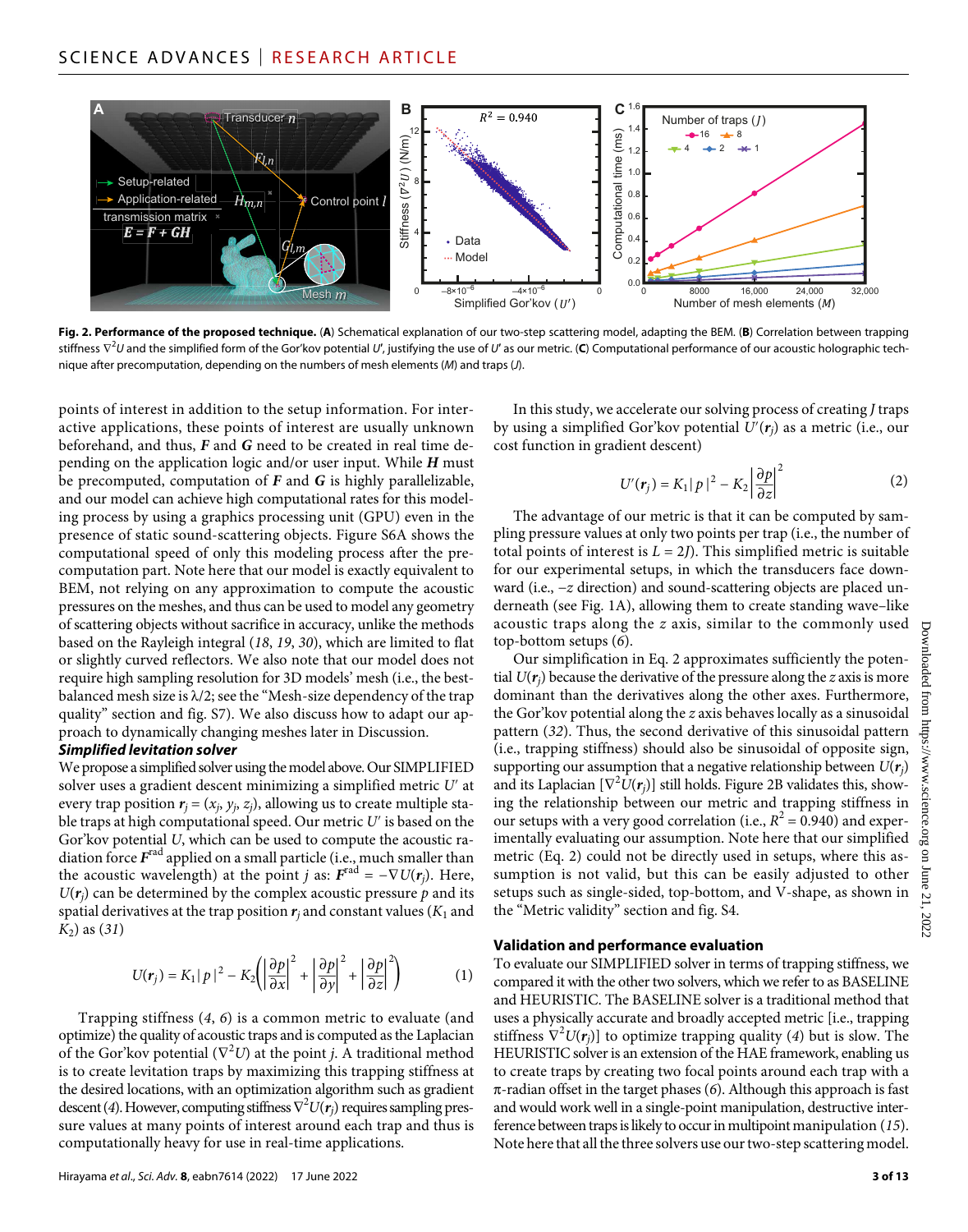As shown in fig. S9, our SIMPLIFIED solver avoids destructive interference between multiple traps when compared to the HEURISTIC solver while achieving similar quality (i.e., trapping stiffness) than the BASELINE solver that directly maximized  $\nabla^2 U(r_j)$  (see the "Comparison between the solvers" section for more detailed evaluations). In addition, with an appropriate initialization, our SIMPLIFIED solver can converge within 100 iterations (see the "Convergence and initialization" section and fig. S8). Therefore, our solver represents solutions being the most balanced, realizing accurate and fast acoustic manipulation.

Figure 2C summarizes the computational performance of our acoustic holographic technique. We evaluated how the numbers of traps (*J*) and mesh elements (*M*) influence the computational speed. Here, the number of transducers (*N*) and the number of iterations  $(K)$  in the solver were fixed (i.e.,  $N = 256$ ,  $K = 100$ ). The results show the linear relationship between them as expected, and high update rates more than 10,000 fps (i.e., less than 0.1-ms computational time) can be achieved in several scenarios (e.g.,  $J = 4$  with  $M = \sim 8000$ ). For example, the 3D model of the bunny and the flat reflector (i.e., 12 cm by 12 cm), which was used in the four-trap application in Fig. 1B, is composed of 4134 elements in total, achieving over 15,000 fps. The plots also show that even with the slowest scenario in the plots (i.e.,  $J = 16$  and  $M = 32,000$ ), we can still get over 700 fps, which is enough to manipulate particles in real time. Although the setup-related part cannot be computed in real time (see Computational performance), this part can be precomputed once the setup is defined.

#### **Versatile manipulation capabilities**

The combination of our two-step scattering model and the simplified levitation solver allows real-time manipulation of materials in 3D space in the presence of sound-scattering objects. Figure 3A shows an experimental example of levitating 10 expanded polystyrene

(EPS) particles above a 3D-printed smooth surface. The simulated sound field in the  $xy$  plane  $\lambda/4$  above the trap positions (i.e., the inserted image in Fig. 3A) shows 10 high-pressure points. The closest previous demonstrations (*2*, *6*, *19*, *23*) of this example were limited to 2D plane manipulation of EPS particles or liquid droplets just above flat reflector surfaces without any scattering object. In our case, we have enabled acoustic 3D manipulation even with a nonflat reflector. In addition, particles can be levitated under sound-scattering obstacles, which occlude most direct sound contributions from the transducers (see Fig. 3B), showing manipulation capabilities in scenarios that were not previously possible.

Unlike other levitation techniques such as electromagnetics, the acoustic approach can levitate almost any type of material, including solids and liquids (*1*). Figure 3C shows the manipulation of a water droplet in the presence of 3D-printed cacti. Acoustic manipulation of liquid droplets is particularly challenging as the acoustic velocity of air particles at the trap position needs to be carefully adjusted, keeping it within the range determined by the droplet's radius and surface tension to avoid droplet atomization (*2*, *33*). The fast computational rates of our technique enable us to estimate the acoustic velocity in real time, dynamically adjusting the transducers' amplitudes to make the acoustic velocity constant along the manipulation path (see fig. S12). In addition, by modulating the amplitudes of all the transducers at certain frequencies, we can induce oscillatory vibrations to levitated droplets, which is useful for mixing multiple materials in a contactless manner without any cross contamination (*34*). Furthermore, our scattering model works even if the scattering surfaces are liquids. Figure 3D shows the manipulation of a mixture of water droplets, taking into account the liquid surface of a container filled with water (see also movie S2). We approximated the liquid surface is acoustically rigid (i.e.,  $\beta_m = 0$ ), still showing correct droplet manipulation. This material independence lends versatility



Fig. 3. Levitation capabilities of the proposed technique. (A) Our technique can create and manipulate multiple traps individually (i.e., there are 10 traps in the photograph). (**B**) Traps can be created even under sound-scattering obstacles by using scattered waves. (**C**) Materials that can be manipulated in midair include both solids and liquids (i.e., a water droplet is levitated). (**D**) Our scattering model works on scattering surfaces of liquids as well. The inserted boxes show simulated sound fields in the *xy* plane  $\lambda/4$  above the trap positions for (A) and the xz plane on the trap positions for the others (B to D), normalized using the maximum amplitude. The white dashed lines in these figures represent the positions of the scattering objects in the planes.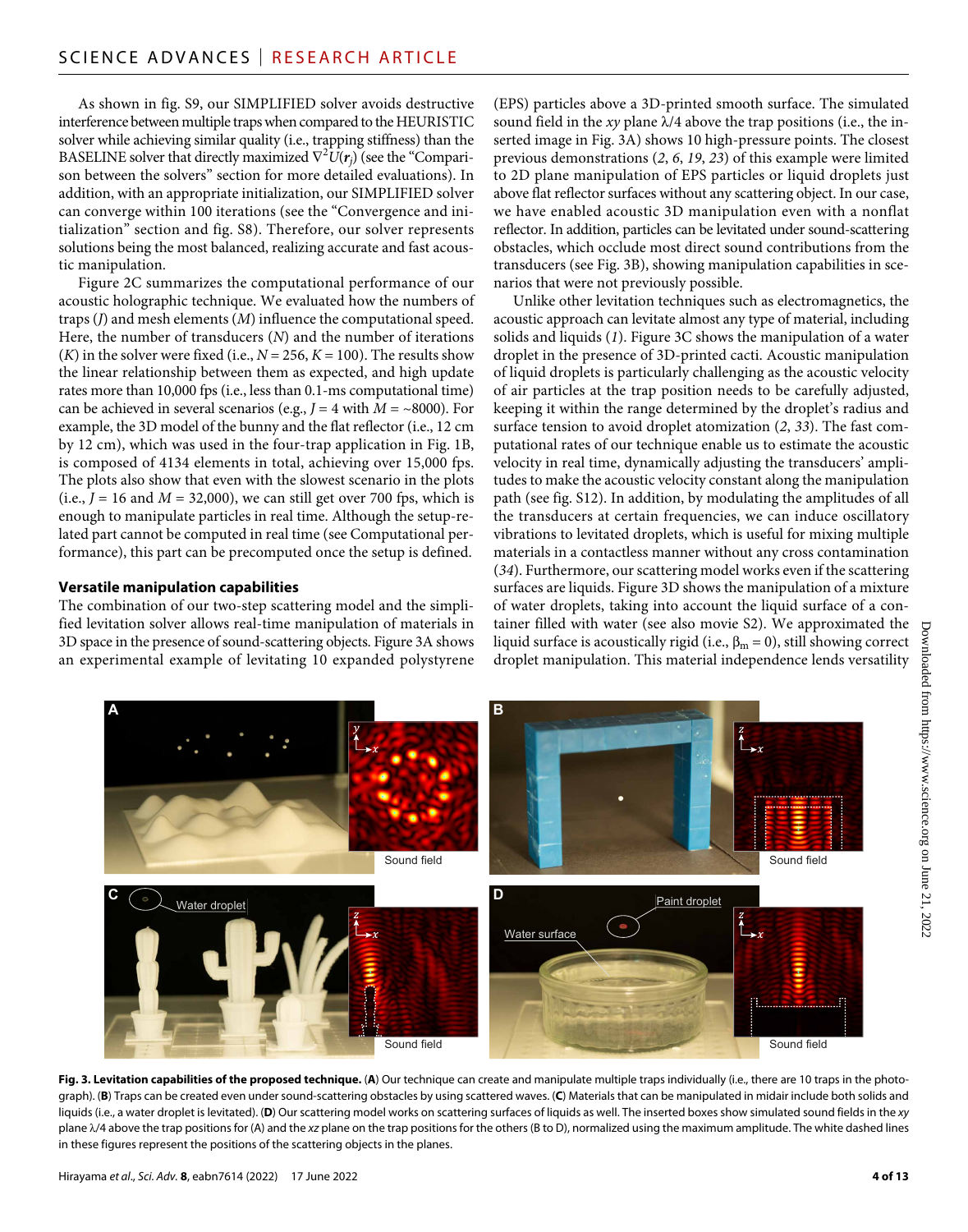to our technique, which can be applied in fields such as computational fabrication, laboratory-on-a-chip, and biomedical imaging. The use of other  $\beta_m$  values is also possible, as detailed in the "Two-step scattering model" section.

#### **Creation of POV images using high update rates**

An important aspect of our technique is its computational speed. As discussed in the literature (*13*, *15*), high update rates for PATs, of ideally more than 10,000 fps, enable us to manipulate EPS particles at fast velocities [i.e., maximum velocity of 8.75 m/s with the topbottom setup was reported in (*13*)], allowing the creation of midair volumetric images using the POV effect by scanning particles in 0.1 s (*35*). The fast computational speeds of our technique (see Fig. 2C) allow such a point scanning–based method to create volumetric POV images even in the presence of sound-scattering objects. In addition, thanks to the high update rates of our approach, created POV images can be interactive to user inputs (e.g., keyboard and hand gestures) in real time. Figure 4A shows the creation of a butterfly flapping around a 3D-printed bunny  $(M = 4134)$ , which can be controlled by hand gestures (see movie S4), by using a single particle colored by full-color light-emitting diodes (LEDs). Other examples of volumetric shapes are shown in Fig. 4B (see also movie S3), showing two particles on top of plastic bricks (*M* = 5010), while Fig. 4C shows a single particle under sound-scattering obstacles  $(M = 3792)$ . These are the first demonstration of the creation of digital volumetric images with physical objects as a new MR humancomputer interface, blurring the boundary between the digital and physical worlds.

However, the volumetric geometries that the point scanning–based approach can create are limited to simple shapes, as demonstrated in Fig. 4, A to C, because particles must scan all the geometries in the POV time (i.e., 0.1 s). Therefore, here, we additionally demonstrate a free-space surface scanning–based display within a nonempty working volume to create more complex volumetric shapes with many voxels (volume elements). In this approach, we levitated a piece of light fabric with the same levitation setup used for the point scanning approach and used a high-speed projector (i.e., 1440 fps) and a mirror, as shown in Fig. 4D. Our technique can rotate the fabric in the presence of sound-scattering objects at five rotations/s while synchronously projecting cross-sectional images of a 3D model on the rotating fabric, revealing the full volumetric image in midair because of the POV effect. The reason we used the mirror is to project images even when the projection direction and the fabric are in parallel. The two photographs taken from the different perspectives (see Fig. 4, E and F) show the digital 3D image of a bunny projected onto the rotational fabric. The digital 3D image was created on top of a physical bunny  $(M = 4134)$ , which was 3D-printed using the same 3D model for the digital bunny. We can confirm that our system can project complex volumetric shapes in midair, which can be viewed from any direction.

#### **DISCUSSION**

Before this work, 3D manipulations of materials using acoustic holography have been accomplished only in an empty volume. This limitation has so far forced the technology to be used in limited scenarios (i.e., no scattering objects around). Here, we overcome this limitation by reformulating and simplifying the model and solver for acoustic holography. Our approach extends the possibilities of acoustic levitation, enabling 3D printing for contactless manufacturing and mixing of physical and digital artifacts for unprecedented MR applications. In this study, we assumed only sound-scattering objects



Fig. 4. MR applications using high-speed acoustic holography. (A and B) Examples of the creation of volumetric POV images using single and multiple particles with sound-scattering objects. (**C**) POV images can be created even under sound-scattering obstacles. (**D**) Full volumetric projection of 3D digital content together with a 3D-printed object using a quickly rotating screen (i.e., five rotations/s) and a high-speed projector. (**E** and **F**) Two photographs taken from two different perspectives (i.e., from front and right) to demonstrate full volumetric projection. Note here that the digital and physical objects both used the same 3D model (i.e., bunny) with the same orientation.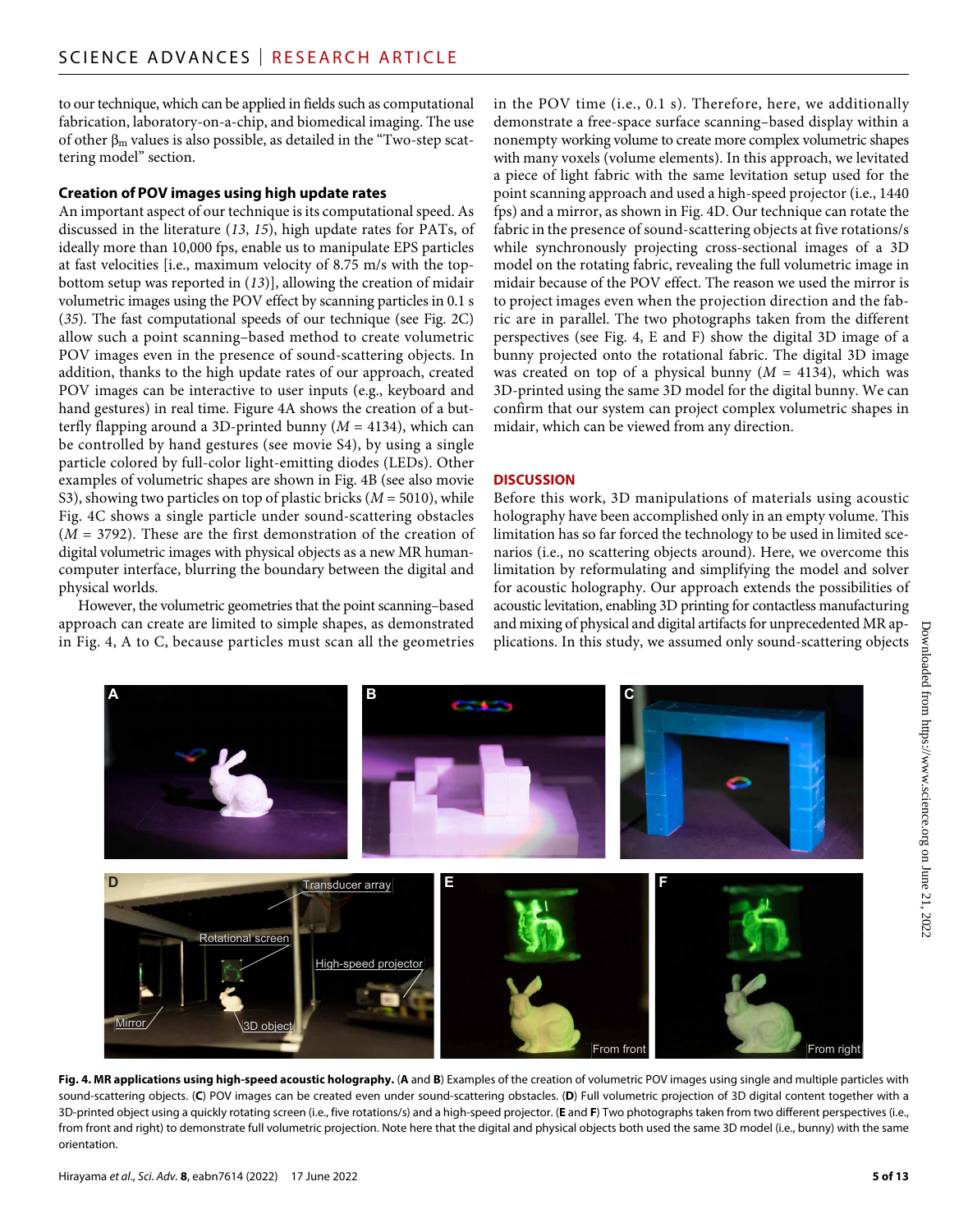with high acoustic impedance compared to air (e.g., plastic and water), within a single propagation medium (i.e., air). However, BEM can also be used to compute sound scattering from sound soft boundaries, even through multiple media. The same two-step approach could be applied to such more complex scenarios, accelerating computational speed and paving the way for real-time exploitation beyond the environments demonstrated.

This range of potential scenarios will also increase as we relax our current limitation of using only static scattering objects (i.e., a single precomputed matrix  $H$ ) but so do the challenges that need to be considered. That is, by removing the need for an empty volume, our current method already enables ultrasound-based solutions to be applied to many more real-world settings, such as inside appliances or in the dashboard of a car.

An obvious step to support dynamic (i.e., moving/changing) objects would be to precompute different *H* matrices, one per state of the object. This would require us to know in advance the nature of the dynamic evolution of the object, but even this simple step would be enough to enable many applications such as 3D printing and contactless assembly, as in all these cases the evolution of the geometry is known ahead of time.

Moving toward fully interactive scenarios opens new challenges and possibilities. For objects interactively changing position and orientation but with fixed shape, the lower–upper (LU) decomposition technique discussed in the "Moving sound-scattering objects" section and fig. S10 could allow matrix *H* to be computed in real time. The most challenging scenario is when the objects change their shapes, positions, and orientations in an unpredictable manner (e.g., an MR application where users' hands interact inside the working volume). New approaches to compute  $H$  in real time would be required here, but one potential solution is to exploit the local nature of changes. That is, if the positions and/or geometries of objects do not change drastically between updates, the solution for the previous geometry can be used as good initial estimations for the next geometry, reducing the computational cost. The computational rates for this setup-related part do not need to achieve 10,000 fps, and more conventional rates could suffice (e.g., >30 fps).

In addition, our two-step scattering model can be adapted to various PAT arrangements (e.g., top-bottom, V-shape, and singlesided; see fig. S4, D to F) with no modification. This offers great flexibility in designing various applications using our acoustic holographic technique. However, we need to note that the simplified metric should not be used as in Eq. 2 by default but rather be adjusted to the geometric relationship between the involved PATs and trap positions (see fig. S4, A to C). This suggests that dynamically tuning the most suitable metric simplification for the setup and content used would enable us to always bring the best accuracy and speed out of the device.

The point scanning–based approach has been adopted and explored to realize free-space volumetric displays by using several levitation techniques such as acoustic (*13*–*15*), photophoretic (*36*), and electromagnetic traps (*37*). In this study, we introduced the surface scanning–based approach into these levitation techniques and achieved the free-space volumetric display that can represent more voxels with minimum constraint in voxel arrangement compared to the pointbased ones (detailed in Surface scanning–based volumetric display). In comparison with the volumetric displays using mechanically rotated screens or emitters (*38*, *39*), the advantage of our approach is that we can manipulate the rotational screen itself within the space that the user can directly access, highlighting the MR aspect of the acoustic holographic technique proposed in this study.

#### **MATERIALS AND METHODS**

#### **Modeling sound scattering for acoustic holography**

Our scattering model is based on BEM (*25*, *26*). Therefore, we first describe how the conventional BEM works for general scattering problems and then how we reformulated BEM for acoustic holography in two steps to achieve the high update rates.

#### *Conventional BEM for scattering problems*

In BEM, acoustic pressure at some point *x* can be represented as a boundary integral equation (i.e., Helmholtz-Kirchhoff integral equation) obtained via Green's theorem. In scattering problems, BEM can be computed by discretizing the surface of the scattering objects into *M* mesh elements. The size of the elements is small enough so that the pressure across each mesh  $p_m$  can be considered as constant across the element. Then, under certain impedance boundary conditions parametrized by  $\beta_m$ , the complex pressure  $p(x)$  in the domain of propagation (i.e., the region in which the wave propagates) is given by the direct incident contributions  $p^{\text{inc}}(x)$  and scattered contributions from every mesh element as

tions from every mesh element as  
\n
$$
p(\mathbf{x}) = p^{\text{inc}}(\mathbf{x}) + \sum_{m=1}^{M} p_m s_m \left[ ik\beta_m G(\mathbf{x}_m, \mathbf{x}) + \frac{\partial G(\mathbf{x}_m, \mathbf{x})}{\partial n(\mathbf{x}_m)} \right]
$$
(3)

Here, *sm* represents the surface area, *k* is the wavenumber, and  $\beta_m$  denotes the relative surface admittance at the boundary, computed as the ratio of acoustic impedances of the propagation medium  $Z_0$ and the scattering object  $Z_s$  (i.e.,  $\beta_m = Z_0/Z_s$ ;  $\beta_m = 0$  when the surface is acoustically rigid).  $G(y, x)$  is the so-called free-field Green's function, defined in the 3D case by

case by  

$$
G(\mathbf{y}, \mathbf{x}) = -\frac{e^{ikd(\mathbf{x}, \mathbf{y})}}{4\pi d(\mathbf{x}, \mathbf{y})}
$$
(4)

Here,  $d(x, y)$  is the Euclidean distance between two points  $x$  and *y*. In Eq. 3, ∂/∂n denotes the normal derivative on the boundary (i.e., the rate of increase in the direction of the mesh's normal *nm*). Let  $\psi(x, y)$  denote the angle between the mesh's normal at y and the vector  $x-y$ , and  $\nabla$ <sub>*y*</sub> denote the gradient for the components of *y*. The

normal derivative of the Green's function at y can be represented as  
\n
$$
\frac{\partial G(\mathbf{y}, \mathbf{x})}{\partial n(\mathbf{y})} = n(\mathbf{y}) \cdot \nabla_y G(\mathbf{y}, \mathbf{x}) = \frac{e^{ikd(\mathbf{x}, \mathbf{y})}}{4\pi d(\mathbf{x}, \mathbf{y})} \left( ik - \frac{1}{d(\mathbf{x}, \mathbf{y})} \right) \cos \psi(\mathbf{x}, \mathbf{y})
$$
(5)

On the other hand, when the surface is smooth around  $x<sub>m</sub>$ , the acoustic pressure on each mesh  $p<sub>m</sub>$  can be derived from the Helmholtz-Kirchhoff integral equation under the same impedance boundary condition (*25*) as

Helmnoltz-Krchnorin integral equation under the same impedance  
boundary condition (25) as  

$$
\frac{1}{2}p_m = p_m^{inc} + \sum_{\substack{m'=1 \ m' \neq m}}^{M} p_{m'} s_{m'} \left[ ik \beta_{m'} G(\mathbf{x}_{m'}, \mathbf{x}_m) + \frac{\partial G(\mathbf{x}_{m'}, \mathbf{x}_m)}{\partial n(\mathbf{x}_{m'})} \right]; m = 1, ..., M
$$
 (6)

Equation 6 leads a set of *M* linear equations to determine the *M* unknown pressure values at the mesh elements  $p_m$ . The equation can be represented as a simple equation system  $Ap = b$ , where each element of the matrix *A* and the vector *b* are given by

$$
b_m = p_m^{\text{inc}} \tag{7}
$$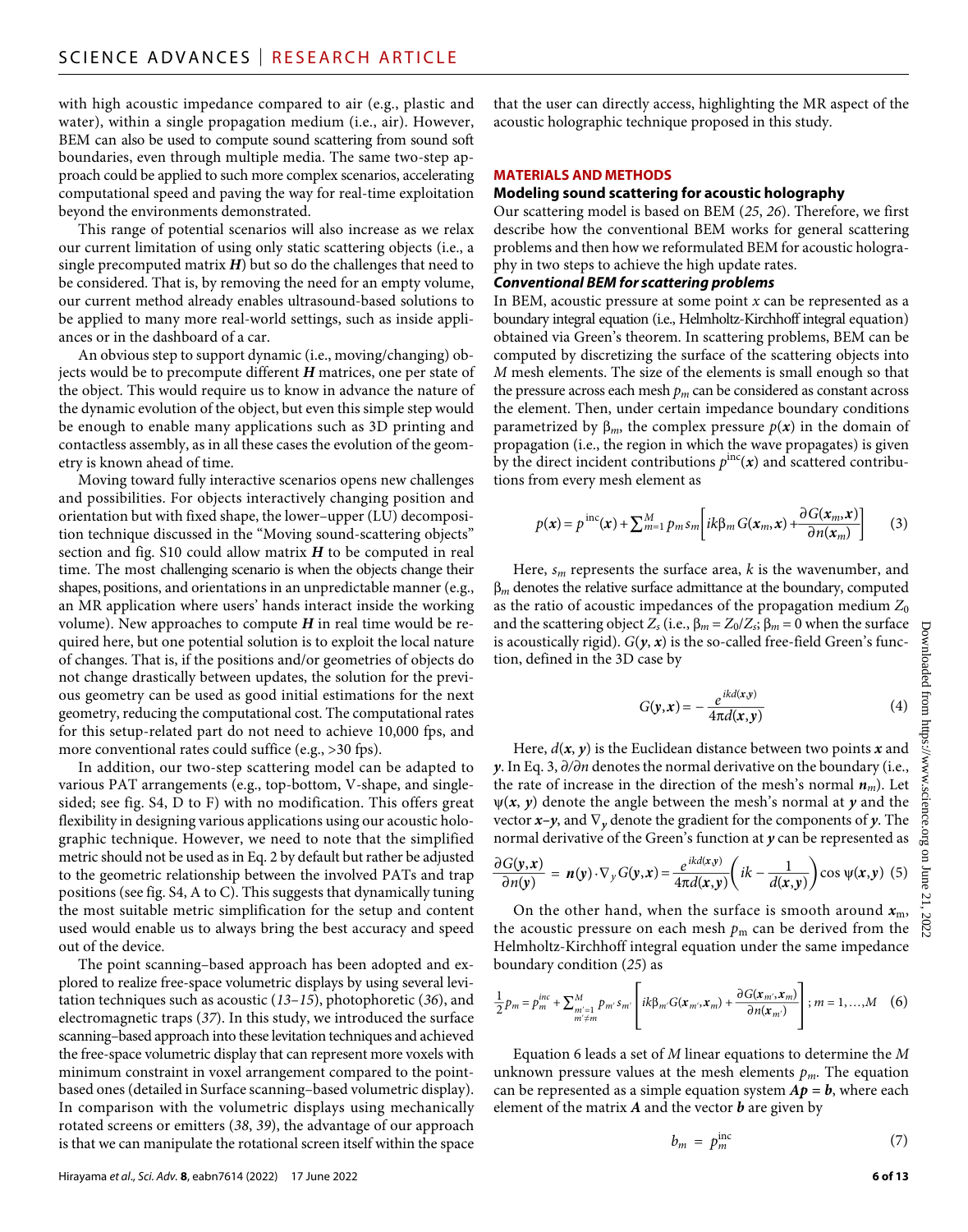$$
A_{m,m'} = \begin{cases} 0.5, m = m'\\ -s_{m'} \left[i k \beta_{m'} G(\mathbf{x}_{m'}, \mathbf{x}_{m}) + \frac{\partial G(\mathbf{x}_{m'}, \mathbf{x}_{m})}{\partial n(\mathbf{x}_{m'})}\right], m \neq m' \end{cases}
$$
 (8)

Once the set of pressure values at the mesh elements (*p =*  $[p_1 \cdots p_M]^T$  is obtained by solving this equation system, we can compute sound pressure  $p(x)$  at any position in the propagation field using Eq. 3. The matrix *A* depends only on the geometry of the boundary, while the vector *b* depends on the incident wave (i.e., direct sound contributions from the transducers). It must be noted that solving this equation takes a huge amount of time and memory for a large *M*. *Two-step scattering model*

To compute the transmission matrix *E* at high update rates, our model reformulates BEM into two parts: the setup-related and the application-related parts. Each element of the matrix *El*,*n* equals the pressure *pl*,*n* that the *n*-th transducer generates at the *l*-th point with a transducer's complex activation  $\tau_n = 1$ . In this study, we assumed  $\beta_m$  = 0 in Eqs. 3 and 8 for all the sound-scattering surfaces used (i.e., plastic and water) because their acoustic impedances are very high when compared to air. Then, *pl*,*n* can be represented by using BEM as

ter) because their acoustic impedances are very high  
d to air. Then, 
$$
p_{l,n}
$$
 can be represented by using BEM as  

$$
p_{l,n} = p_{l,n}^{\text{inc}} + \sum_{m=1}^{M} p_{m,n} s_m \frac{\partial G(x_m, x_l)}{\partial n(x_m)}
$$
(9)

Here,  $p_{l,n}^{\text{inc}}$  denotes the direct contribution from the *n*-th transducer to the *l*-th point, and *pm*,*n* denotes the pressure at the *m*-th mesh generated by the *n*-th transducer. Then, as shown in Fig. 2A, the transmission matrix *E* can be represented as

$$
E = \begin{bmatrix} p_{1,1} & \cdots & p_{1,N} \\ \vdots & \ddots & \vdots \\ p_{L,1} & \cdots & p_{L,N} \end{bmatrix} = F + GH \qquad (10)
$$

$$
\begin{bmatrix}\n p_{L,1} & \cdots & p_{L,N}\n\end{bmatrix}
$$
\n
$$
F_{l,n} = p_{l,n}^{\text{inc}}; G_{l,m} = s_m \frac{\partial G(x_m, x_l)}{\partial n(x_m)}, H_{m,n} = p_{m,n} \tag{11}
$$

The direct incident contribution  $p_{l,n}^{\text{inc}}$  can be represented as  $p_{l,n}^{\text{inc}} =$  $P_{\mu} \Phi_{\mu}$ , where  $P_{\mu}$  denotes the scalar directivity of our sound sources approximated as a piston model and  $\Phi$ <sub>l,*n*</sub> denotes the complex phase

propagation approximated as a spherical sound source  
\n
$$
P_{l,n} = \frac{2J_1(kr\sin\theta(x_l, x_n))}{kr\sin\theta(x_l, x_n)} \frac{P_{\text{ref}}}{d(x_l, x_n)}; \Phi_{l,n} = e^{ikd(x_l, x_n)}
$$
(12)

Here,  $P_{ref}$  represents the transducer's reference pressure at 1-m distance; *r* represents the transducer's radius;  $\theta(x_l, x_n)$  is the angle between the transducer's normal and point *l*; and *J*<sub>1</sub> represents a Bessel function of the first kind.

As we already mentioned, we assumed  $\beta_m = 0$  for all the soundscattering surfaces in this study. The extension to other values of  $\beta_m$ is also possible by keeping the term of  $ik\beta_{m'}G(\mathbf{x}_{m'}, \mathbf{x}_{m})$  in Eq. 8 when solving the matrix  $H$  and adjusting Eq. 11 to have the term when computing the matrix *G*. We can adopt this extension, without much increasing the computational complexity.

The important point is that the matrices *F* and *G* depend on point positions, while the matrix *H*, the largest and most computationally expensive element in our model, does not. Therefore, once the geometry of the setup (i.e., transducers and scattering objects) is determined, *H* remains constant and does not have to be computed every time we update the trapping positions (i.e., the setup-related part). On the other hand, we must compute *F* and *G* every time for interactive applications (i.e., the application-related part), but the computations of these have direct expressions given in Eq. 11 and thus are highly suitable for computing in parallel using a GPU. Therefore, once we precompute the matrix *H*, the whole matrix can be computed at very high rates (see fig. S6A). The precomputation process for the setup-related part to calculate the matrix *H* is as follows:

1) Given the geometry of the sound-scattering objects, build an  $M \times M$  matrix **A** using Eq. 8.

- 2) Build an *M* vector  $\boldsymbol{b}^{(n)}$  for the *n*-th transducer:  $b_m^{(n)} = P_{m,n} \Phi_{m,n}$ . 3) Solve  $A p^{(n)} = b^{(n)}$  to obtain  $p^{(n)}$  and store the results:  $H_{m,n} = p_m^{(n)}$ .
- 4) Repeat the steps 2 and 3 for all the *N* transducers.

In this study, we used a MATLAB function *gmres*, which uses the generalized minimum residual (GMRES) algorithm (*40*), to solve the linear systems in the step 3. An alternative way to represent the steps 2 to 4 is as  $AH = B$ , where  $B = [b^{(1)} \dots b^{(N)}]$ . We could also decompose the matrix *A* (e.g., LU decomposition) to compute *H* at higher speeds, instead of using GMRES.

#### *Sound-field simulation using our model*

As the conventional BEM, our model can be used for the general purpose of simulating sound fields, although the main purpose of developing it in this study was to solve for the transducers' activation  $\tau$  to create multiple traps at high speeds. Figure S1 (A and B) shows the sound fields simulated by the conventional BEM (see the "Conventional BEM for scattering problems" section) when we created single traps at different positions, while fig. S1 (C and D) was simulated by our model (see the "Two-step scattering model" section) when we used the same transducers' activations  $\tau$  as fig. S1 (A and B), respectively. In these simulations, we used the bricks object shown in fig. S3. We can confirm that the sound fields generated by our model are equivalent to the ones simulated by the conventional BEM.

The conventional BEM requires solving the linear equation  $Ap = b$  every time to simulate sound fields with different  $\tau$ , even with the same setup (e.g., as in the case of figs. S1, A and B). In contrast to our model, once we compute the transmission matrix *E*, it can be used for simulating sound fields with different  $\tau$  unless the same setup is used. Note here that *E* can be computed at very high speeds (see fig. S6A) once we obtain the data from the precomputation (i.e., the matrix *H*). Our model is especially useful for simulating and evaluating sound fields many times with different  $\tau$  but with the same setup. Therefore, here, we used our model for every evaluation and visualization of the sound fields.

#### **Solving forthe transducers' phases for acoustic 3D manipulation**

Once we know how to model the extended transmission matrix  $(E = F + GH)$ , the next step is to solve for the transducers' activation  $\tau$  that generates levitation traps at target positions in the presence of sound-scattering objects. In this study, we assumed phase-only optimization (i.e., the amplitudes of the transducers are always maximum), and thus the goal of this optimization is to find the optimum phases of the transducers ( $\boldsymbol{\varphi} = [\varphi_1, ..., \varphi_N]^T$ ) that maximize trapping stiffnesses ∇<sup>2</sup> *U* at every trap position *rj*.

We considered three different levitation solvers: BASELINE, HEURISTIC, and SIMPLIFIED. The BASELINE solver uses stiffness, as a physically accurate and broadly accepted metric for trapping quality but is the slowest. The HEURISTIC solver is the fastest but not accurate enough. The SIMPLIFIED solver represents our solutions being the most balanced, realizing accurate and fast acoustic manipulation.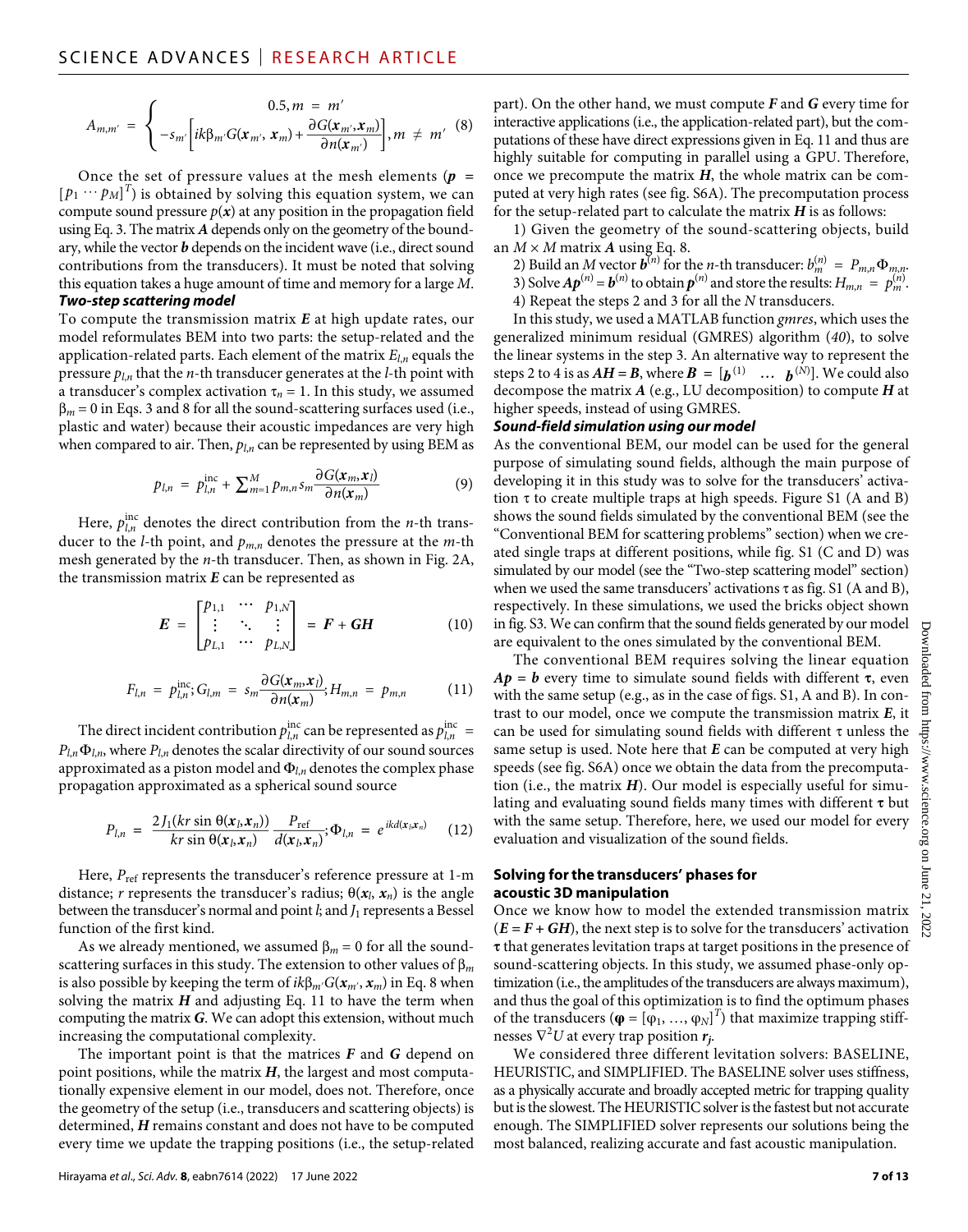#### *BASELINE levitation solver*

One straightforward approach in this optimization problem is, as proposed in (4), to directly maximize trapping stiffnesses  $\nabla^2 U(\pmb{r_j})$  at every trap position  $r_i$  by using a cost function  $O(\phi)$  determined as

$$
O(\boldsymbol{\varphi}) = \sum_{j=1}^{J} \left[ -\nabla^2 U(\boldsymbol{r}_j) + w_s \left( \overline{\nabla^2 U(\boldsymbol{r}_j)} - \nabla^2 U(\boldsymbol{r}_j) \right)^2 \right] \qquad (13)
$$

Here, the bar (-) represents the mean value among all the *J* traps, and  $w<sub>s</sub>$  is a weight coefficient. We added the second term in this cost function to equalize the qualities (i.e., stiffnesses) of all *J* traps by minimizing the SD similarly to (*41*). The BASELINE solver minimizes this cost function *O*(**φ**) in Eq. 13 using the Broyden-Fletcher-Goldfarb-Shanno (BFGS) algorithm (*42*, *43*).

However, as already described in the main text, computing trapping stiffnesses  $\nabla^2 U(r_j)$  is computationally heavy because it requires sampling pressure values at many points (e.g., 55 points in this study, which means  $L = 55J$ ) around each trap. The reason it requires so many points is that the second spatial derivative of *U* requires up to third derivatives of pressure values at the trap position as

$$
\frac{\partial^2 U}{\partial a^2} = 2K_1 \left( \frac{\partial p}{\partial a} \cdot \frac{\partial p}{\partial a} + p \cdot \frac{\partial^2 p}{\partial a^2} \right) - 2K_2 \sum_b^{x,y,z}
$$
  

$$
\left( \frac{\partial^2 p}{\partial a \partial b} \cdot \frac{\partial^2 p}{\partial a \partial b} + \frac{\partial p}{\partial b} \cdot \frac{\partial^3 p}{\partial a^2 \partial b} \right), a \in \{x, y, z\}
$$
 (14)

Here, *a* represents *x*, *y*, or *z*, and the dot operator  $(·)$  is defined as  $p_f \cdot p_g = \mathcal{R}e[p_f]\mathcal{R}e[p_g] + \mathcal{J}m[p_f]\mathcal{J}m[p_g]$ . To numerically obtain the derivatives in Eq. 14, this metric requires sampling pressure values at many points. In this study, we used the second-order centered difference approximation to compute these derivatives for accuracy because this metric needs to serve as our baseline. Figure S2A shows how we sampled the pressure values at points around the trap in an *ab* plane, where  $ab \in \{xy, yz, zx\}$ . Note here that  $p_{10}$  in the *xy* plane is duplicated in the other two planes, and  $p_9$  and  $p_{11}$  in the *xy*, *yz*, and *zx* planes are respectively identical to  $p_6$  and  $p_{14}$  in the *yz*, *zx*, and *xy* planes. This means, in this study, we used 55 points in total per trap (i.e., 21 for each of the *xy*, *yz*, and *zx* planes, excluding the  $2 + 2 \times 3 = 8$  duplicated points). *HEURISTIC levitation solver*

To simplify this optimization problem, we adapted the heuristic approach proposed in (*6*) for the top-bottom levitation setups. This approach uses two points of interest per trap (i.e.,  $L = 2J$ ),  $\lambda/4$  above and  $\lambda$ /4 below the position where the trap needs to be located, with a  $\pi$  radian offset in the target phases. By simply backpropagating those points with the conjugate transpose of the transmission matrix *E*\* and then constraining the transducers' amplitudes to their maxima, we can calculate the transducer phases φ without any iterations (i.e.,  $K = 1$ ). Although this HEURISTIC approach is the simplest and would work well in a single-point manipulation, destructive interference between traps is likely to occur in multipoint manipulation (*15*).

This HEURISTIC approach would still work even if the solver used slightly different positions for the two control points, which are at the trap position  $r_j = (x_j, y_j, z_j)$  and the position slightly above it  $(x_j, y_j, z_j + h)$ . This modified version of the HEURISTIC levitation solver is also used to obtain initial guesses for the BASELINE and SIMPLIRIFED solvers (as explained in the "Convergence and initialization" section).

#### *SIMPLIFIED levitation solver*

This SIMPLIFIED solver uses our proposed simplified Gor'kov potential *U*′ at each trap position as our target cost function, instead

of directly using trapping stiffnesses ∇<sup>2</sup> *U*(*rj*). As mentioned in the main text, we determined  $U'(r_i)$  as

text, we determined 
$$
U'(\mathbf{r}_j)
$$
 as  
\n
$$
U'(\mathbf{r}_j) = K_1 |p|^2 - K_2 \left| \frac{\partial p}{\partial z} \right|^2;
$$
\n
$$
K_1 = \frac{1}{4} V \left( \frac{1}{c_0^2 \rho_0} - \frac{1}{c_p^2 \rho_p} \right); K_2 = \frac{3}{4} V \left( \frac{\rho_p - \rho_0}{\omega \rho_0 (\rho_0 + 2 \rho_p)} \right)
$$
\n(15)

Here,  $V$  represents the volume of the levitated particle,  $\omega$  represents the angular frequency, c and  $\rho$  represent the speed of sound and the density, and the subscripts 0 and *p* refer to the host medium (i.e., air) and the particle material, respectively. The important point here is that *U*′(*rj*) can be computed by sampling pressure values at only two points around each trap (i.e., *L* = 2*J*; see fig S2B), located at the trap position  $r_j = (x_j, y_j, z_j)$  and the position slightly above it  $(x_j,$  $y_i$ ,  $z_i + h$ ), to numerically compute the derivative along the *z* axis (e.g., we used  $h = \lambda/32$  in this study). Note here that adding the derivatives along the *x* and *y* axes (i.e., using the original Gor'kov potential shown in Eq. 1) requires sampling pressure values at four points around each trap (i.e., *L* = 4*J*). Our simplified metric allows about twice faster update rates when compared to using the original Gor'kov potential (described in Computational Performance) but (slower) solutions using the original Gor'kov potential would require minimal changes.

The derivative of  $U'(r_j)$  with respect to the phase of each transducer φ*n* can be computed as

$$
\frac{\partial U'(r_j)}{\partial \varphi_n} = 2K_1(\mathcal{J}m[p]\mathcal{R}e[p_n] - \mathcal{R}e[p]\mathcal{J}m[p_n]) -
$$
  

$$
2K_1\left(\mathcal{J}m\left[\frac{\partial p}{\partial z}\right] \cdot \mathcal{R}e\left[\frac{\partial p_n}{\partial z}\right] - \mathcal{R}e\left[\frac{\partial p}{\partial z}\right] \cdot \mathcal{J}m\left[\frac{\partial p_n}{\partial z}\right]\right)
$$
(16)

Here,  $\mathcal{R}e[$  ] and  $\mathcal{J}m[$  ] represent real and imaginary parts and  $p_n$ represents a complex pressure value at the *j*-th trap position created by a single transducer *n*.

Because of the negative correlation between  $\nabla^2 U(r_j)$  and  $U'(r_j)$ (see Fig. 2B and explanation in the "Metric validity" section), we can obtain our cost function *O*(**φ**) to maximize the trapping stiffnesses as

$$
O(\boldsymbol{\varphi}) = \sum_{j=1}^{J} \left[ U'(r_j) + w_s \left( \overline{U'(r_j)} - U'(r_j) \right)^2 \right] \tag{17}
$$

The weight coefficient *ws* was fixed to 0.0001 in this study. The gradient of this cost function ∇*O*(**φ**) can be computed as

$$
\frac{\partial O(\varphi)}{\partial \varphi_n} = \sum_{j=1}^J \left[ \frac{\partial U'(r_j)}{\partial \varphi_n} + 2 w_s \left( \overline{U'(r_j)} - U'(r_j) \right) \left( \frac{\partial U'(r_j)}{\partial \varphi_n} - \frac{\partial U'(r_j)}{\partial \varphi_n} \right) \right]
$$
(18)

Again, computing this gradient requires sampling pressure values at only two points per trap, allowing high-speed computation.

Although any optimization algorithm, such as BFGS, can be used to minimize this cost function *O*(**φ**), we decided to use gradient descent because it is suitable for parallel computation. For further simplicity, we set the step size of the gradient descent algorithm to −1/‖∇*O*(**φ**)‖**2**, which can be determined without using any line searching algorithm. For all evaluations in this study, we set the number of iterations  $K = 100$  based on the evaluation in the "Convergence" and initialization" section.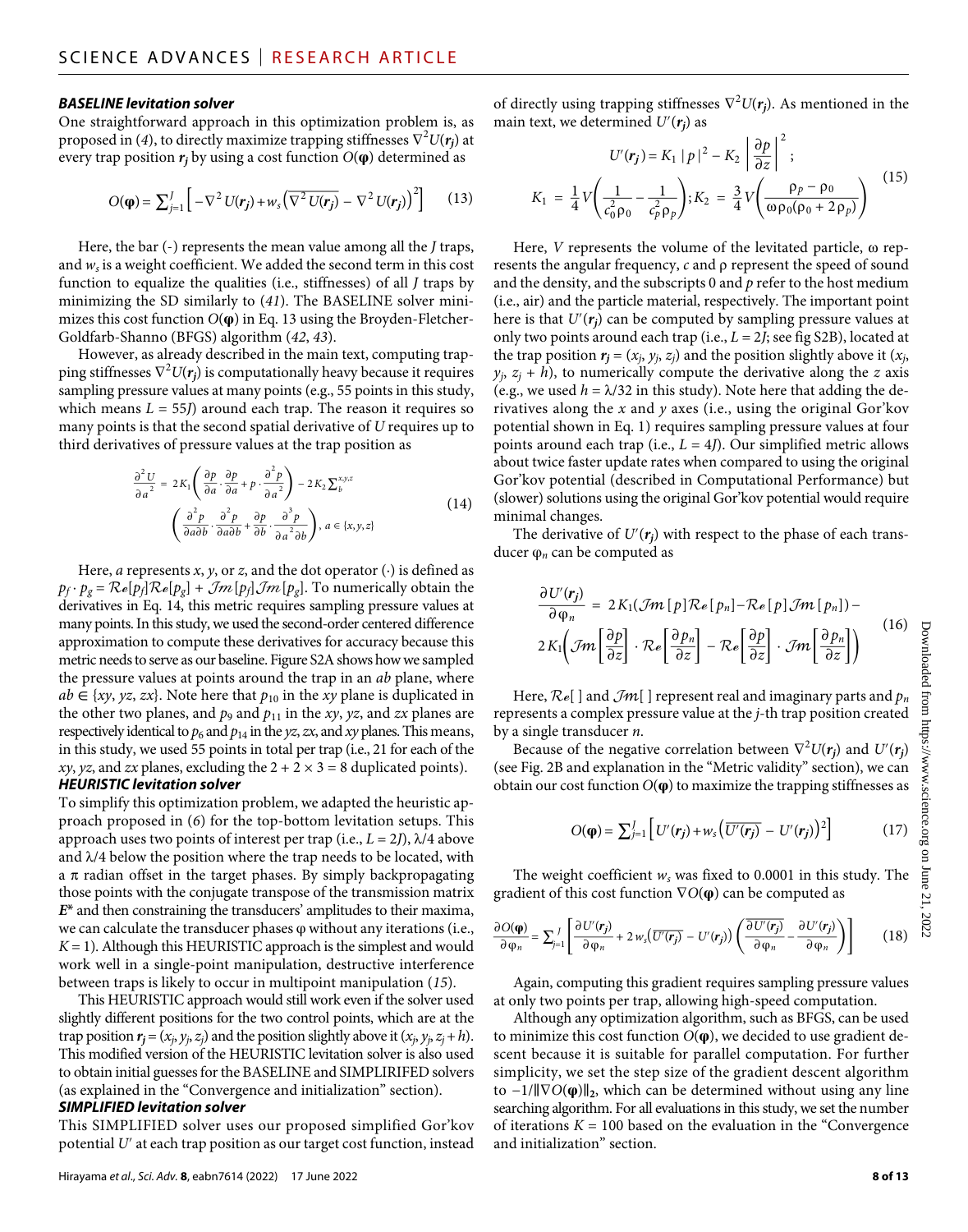#### **Evaluation of our acoustic holographic technique**

In this section, we describe how we evaluated our acoustic holographic technique. In the evaluations, we used four 3D models, flat, smooth, bricks, and bunny. We used a polygon mesh processing library (*44*) to uniformly remesh the 3D models so that the maximum length of the mesh elements ( $l_{\text{max}}$ ) is always less than  $\lambda$ ,  $\lambda/2$ ,  $\lambda/4$ , or  $\lambda/6$ , as shown in fig. S3. The program detects edges with dihedral angles larger than certain degrees as object features and reserves those features while remeshing. In most of the evaluations, we used the models with  $l_{\text{max}} = \lambda/2$ , as it is the best-balanced mesh size between speed and accuracy (detailed in the "Mesh-size dependency of the trap quality" section).

#### *Metric validity*

As described earlier, our SIMPLIFIED levitation solver uses the simplified Gor'kov potential  $U'(r_i)$  of Eq. 2 to evaluate the quality of traps, instead of using the trapping stiffness ∇<sup>2</sup> *U*(*rj*). To justify our choice of the metric, we evaluated the correlation between  $U'(r_i)$ and  $\nabla^2 U(r_j)$ . In this evaluation, the sound-scattering objects with  $l_{\text{max}} = \lambda/2$  (see fig. S3) were placed at the origin  $(x, y, z) = (0,0,0)$ , and the PAT was arranged at 12 cm above the objects. We created single traps at 2000 random arrangements for each of the four objects (i.e., so 8000 samples in total). Here, the *x* and *y* coordinates of the trap positions ranged from −5 to 5 cm, and *z* was set from 2 to 9 cm. The trap positions that were too close to the objects (i.e., the distance less than  $2\lambda$ ) were excluded. We used the BASELINE solver to create the traps and computed  $U'({\bm r_{\bm j}})$  and  $\nabla^2 U({\bm r_{\bm j}})$  to plot them together (see Fig. 2B). The data obtained can be linearly fit as  $U'(r_i)$  =  $b_1 \nabla^2 U(r_j) + b_2 (b_1 = -7.23 \times 10^{-7} \text{ and } b_2 = -1.69 \times 10^{-8} \text{)}$  with the coefficient of determination  $R^2 = 0.940$ . This correlation indicates that minimizing  $U(r_i)$  would result in maximizing the trapping stiffness ∇<sup>2</sup> *U*(*rj*).

Although we confirmed that our simplified Gor'kov potential  $U'(r_i)$  can be used in our setups (i.e., the top array with arbitrary objects), this does not necessarily apply to all experimental setups. Here, we demonstrate how our technique can be adjusted to three other PAT setups: the top-bottom, V-shape, and single-sided without any reflector. Note here that we assumed using the same  $16 \times$ 16 PAT, but the top-bottom and V-shape ones use two PATs. First, we can use the same simplification (i.e., Eq. 2) for the top-bottom set-up because sound waves propagating in +*z* and −*z* directions from the top and bottom arrays can create vertical standing wave–like traps (see fig. S4A). In the V-shape setup with an angle between PATs  $(\phi = 90^{\circ})$ , the propagation directions of the two PATs are (sin  $\phi/2$ , 0, cos  $\phi/2$ ) and (-sin  $\phi$ /2, 0, cos  $\phi$ /2), respectively. Therefore, thanks to the waves propagating in opposite directions along the *x* axis, the following metric enables the creation of strong levitation traps (see fig. S4B)

$$
U'(\mathbf{r}_j) = K_1 |p|^2 - K_2 \left| \frac{\partial p}{\partial x} \right|^2 \tag{19}
$$

Note here that the constants  $K_1$  and  $K_2$  are determined by the physical properties of particles and air (see Eq. 15). The single-sided setup without any reflector is the most challenging of the three due to the absence of the sound wave propagating in the opposite direction. However, we can still create a vortex trap (see fig. S4C), which is very similar to that already demonstrated in (*4*) by using the following metric

$$
U'(\mathbf{r}_j) = K_1 |p|^2 - K_2 \left( \left| \frac{\partial p}{\partial x} \right|^2 + \left| \frac{\partial p}{\partial y} \right|^2 \right) \tag{20}
$$

Our two-step scattering model works in any levitation setup. Thus, by combining it with the levitation solver using the proper metrics, we can create levitation traps with the top-bottom, V-shape, and single-sided setups, even in the presence of sound-scattering objects (i.e., the sphere with a radius of 3 cm; see fig. S4, D to F).

#### *Distortion and correction of sound fields*

To show how sound fields are distorted by sound-scattering objects and how they are corrected by our two-step scattering model, we attempted to create four traps without (assuming-flat) and with (ours) our model and simulated the generated sound fields. In this evaluation, we used different two 3D models (i.e., smooth and bricks) in fig. S3. As the assuming-flat model, we used the method of images (*20*). This method can compute sound waves scattering from a flat reflector by assuming them as the waves emitted by virtual sound sources located at the mirrored positions of the actual sources (i.e., transducers). Therefore, these assuming-flat simulations do not account for sound scattering from the objects (i.e., assuming there was only a flat reflector), and thus the generated sound fields can be distorted because of ignoring the presence of the objects. As ours, we used our two-step scattering model and compared the results with the assuming-flat model (fig. S5, A and B). Then, as in the surface scanning–based display application (Fig. 4D), we horizontally rotated the trap positions and plotted the trapping stiffnesses  $\nabla^2 U(\mathbf{r}_j)$ at four trap points according to the rotation angle (figs. S5, C and D).

Figure S5 shows that the sound fields are distorted a lot by both of the objects (e.g., the mean trapping stiffnesses decrease 77 and 75%, on average, respectively). The bricks object is more challenging as it has a nonsmooth surface. The minimum trapping stiffness with bricks using the assuming-flat model becomes even negative (fig. S5D), suggesting that at least one of the four traps is not able to levitate a particle (e.g., the bottom-right trap in the assuming-flat image of fig. S5B). On the other hand, our two-step scattering model can correct this distortion and improve the trapping stiffness by accounting for the sound scattering from the objects.

#### *Computational performance*

Next, we evaluated the computational performance of our technique using a consumer-grade laptop PC (Intel Core i7-9750H CPU at 2.60 GHz) with a single GPU (NVIDIA GeForce RTX 2080). We used C++ and OpenCL for a parallelized implementation of our method. The positions of traps and mesh elements were randomly generated to be tested as the computational time does not depend on them. We tested 100 times for each combination of the numbers of traps  $J = \{1,2,4,8,16\}$  and mesh elements  $M = \{1000,2000,4000,8000,16,000,$ 32,000} and reported the average of the computational times. Note here that in our implementation, the maximum number of frames (i.e., transducers' activation) that the GPU can compute at the same time depends on the number of workgroup size of the GPU (i.e.,  $N_w$  = 1024 in this case) and the number of points of interest required to compute each frame (i.e.,  $L = 2J$  in our solver), determined as  $N_w/2J$ . This indicates the importance of choosing a metric with a small *L* as it directly relates to the available update rates, for example, using our simplified metric  $(L = 2J)$  enables the solver to compute about twice faster than using the original Gor'kov potential  $(L = 4J)$ .

Figure 2C summarizes the total computational performance of our technique (i.e., the combination of our model and solver after the precomputation), for given numbers of transducers  $(N = 256)$ and iterations for the solver  $(K = 100)$ . In addition, we tested how fast our scattering model can compute alone to show the breakdown of the computational times (see fig. S6A). In these plots, the solid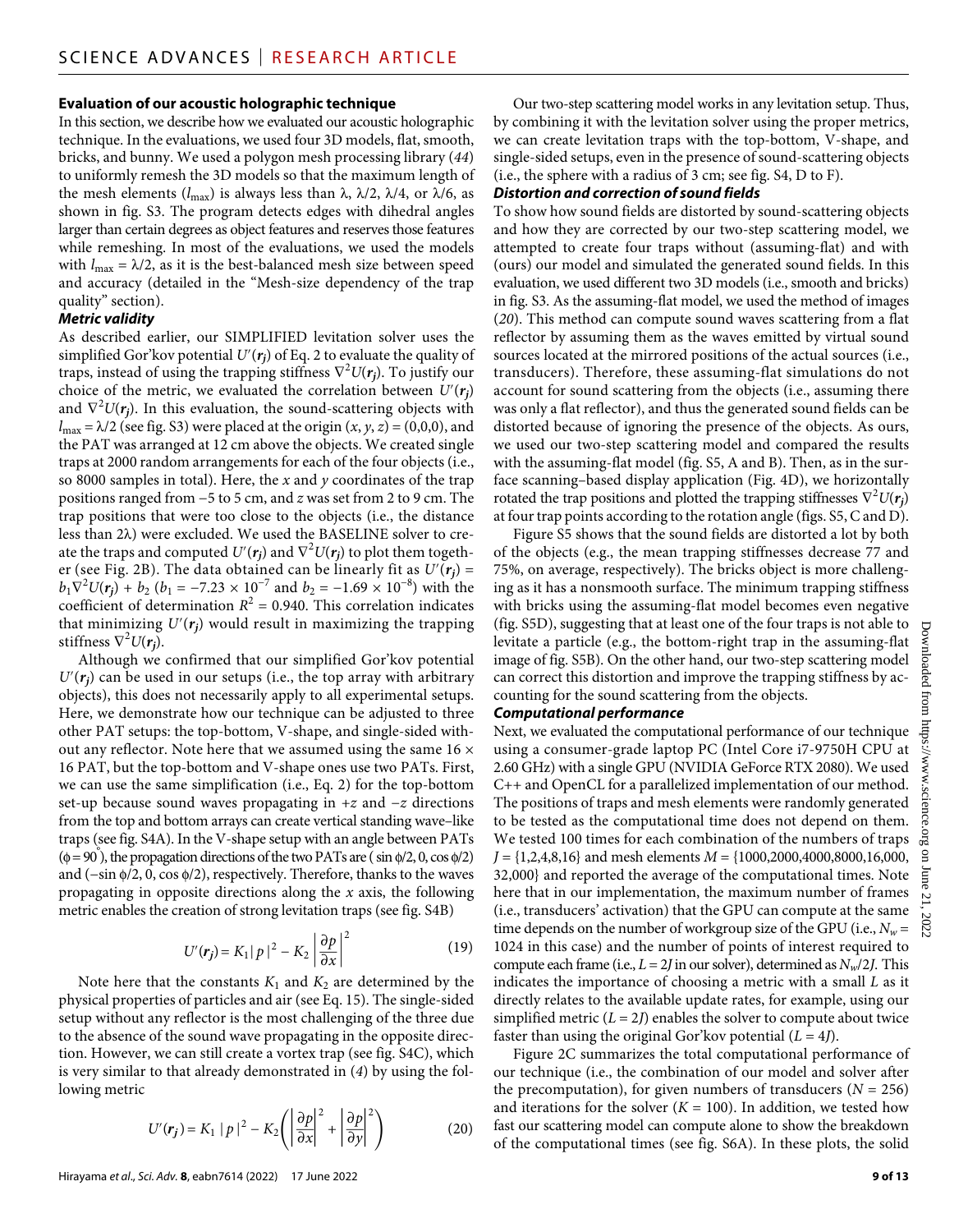lines represent the computational time for only the model, and the dashed lines represent the total computational time (i.e., the same plots as in Fig. 2C). These plots indicate that the solving process becomes more dominant when the number of traps *J* is higher. This is more notable when the number of iterations *K* is higher (see fig. S6B). The numbers of transducers *N* and traps *J* are determined by the hardware and applications, respectively, and thus cannot be changed. To reduce the total computational time while keeping sufficient accuracy, the numbers of mesh elements *M* and iterations *K* are keys to balancing between speed and accuracy, and we explore these next.

In these performance evaluations, we excluded the setup-related part (i.e., precomputation for the matrix *H*) as our main focus is on the ability of our method to retain real-time high-computing rates for applications. Unlike the application-related part, the computational time for the setup-related part does not depend only on *N*, *L*, and *M* but also on the object geometry. That is, even when two objects have the same number of mesh elements *M*, the computational times for these objects could differ (e.g., the flat reflector is easy to be solved). As references, the precomputation for the 3D models in fig. S3 with  $l_{\text{max}} = \lambda/2$  takes about 9 s for flat, 12 s for smooth, 21 s for bricks, and 17 s for bunny using a naïve CPU implementation.

#### *Mesh-size dependency ofthe trap quality*

As shown in Fig. 2C, the number of mesh elements *M* is an important parameter that highly affects the computational speed in our technique. The total number of mesh elements depends on the 3D models' mesh resolutions (i.e., the size of the elements), which also influences the accuracy of BEM. In general scattering problems using BEM, six boundary elements per wavelength are usually required for accurate scattering simulations (*45*). However, the purpose of this work is to solve for transducer phases that provide sufficient trapping stiffness, not to accurately simulate sound fields; therefore, these high degrees of freedom per wavelength might not be necessary for our scattering model.

To find the best-balanced size for the mesh elements, we evaluated the mesh-size dependency of the trap quality (i.e., stiffness) using the 3D models in fig. S3 with different maximum lengths of the mesh elements  $l_{\text{max}} = {\lambda, \lambda/2, \lambda/4, \lambda/6}$ . In this evaluation, we created single traps using the BASELINE solver at the same trap positions used in the metric validity test and then simulated the trapping stiffness  $\nabla^2(r_j)$  using the finest meshes (i.e.,  $\lambda/6$ ). Figure S7 summarizes the mean stiffnesses, showing that the use of  $l_{\text{max}} = \lambda$  is insufficient for our two-step scattering model, failing to provide enough stiffness (e.g., especially for smooth and bricks) compared to the subwavelength maximum element sizes. Considering the balance between speed and accuracy, we decided to use  $l_{\text{max}} = \lambda/2$  in our solver for the rest of the evaluations.

#### *Convergence and initialization*

We now show how our SIMPLIFIED levitation solver performs on multipoint levitation [i.e., number of traps  $J = (1,2,4,8,16)$ ] in the presence of the four scattering objects used in the previous evaluations (see fig. S3). We used 1000 random combinations of trap positions per condition. To avoid cases where traps were too close to each other, we set the minimum distance between the traps to  $2\lambda$ . Figure S8A shows the average stiffnesses and their SDs with different numbers of traps *J*, with *K* = {10,20,40,80,100,200,400,800}, showing the increase of stiffness along with iterations when transducer phases were randomly initialized. Even with the highest number of traps (i.e.,  $J = 16$ ), we can achieve positive stiffnesses required for trapping particles after several iterations.

Figure S8B shows the results when we used the phases obtained using the modified HEURISTIC solver instead of random initial phases. The plots demonstrate that the use of these HEURISTIC initial guesses reduces the required number of iterations *K* in the SIMPLIFIED solver. Note here that although the HEURISTIC solver already provides comparatively high mean stiffnesses without iterations (i.e.,  $K = 1$ ), the iterations are still required to reduce the SD. This is because in multipoint acoustic levitation, weak traps could fail to hold particles in midair (*15*), and the objective is to generate equally strong traps (see more discussion in the next section). The advantage of using the modified version of the HEURISTIC solver is that it uses pressure values at exactly the same points with the SIMPLIFIED solver [i.e., at the trap position  $(x_i, y_i, z_j)$  and the position slightly above it  $(x_i, y_j)$ ,  $z_j$  + *h*)] so that we can use the same transmission matrix *E* for both these initial and iterative steps without any additional modeling process required. Following these, this HEURISTIC initialization and  $K = 100$ were used in all the applications and for the rest of the evaluations. *Comparison between the solvers*

In this study, we considered using three solvers, BASELINE, HEURISTIC, and SIMPLIFIED, with our two-step scattering model. Here, we compare these three solvers to demonstrate that only the SIMPLIFIED solver provides both high computational speed and trap quality. Similar to the previous evaluation, we used 1000 random combinations of trap positions per condition [i.e., four scattering objects with the different numbers of traps  $J = (1,2,4,8,16)$ . The numbers of transducers ( $N = 256$ ) and iterations ( $K = 100$ ) were fixed.

Figure S9A shows the average trapping stiffnesses and their SDs obtained by the different solvers. The mean values indicate that BASELINE overall is slightly better than HEURISTIC and that the performance of SIMPLIFIED tends to be between these two. We also confirmed this relationship statistically using the statistics software (i.e., IBM SPSS Statistics 25), as shown in fig. S9A. The plots also show that SIMPLIFIED provides the smallest SDs of the solvers. Providing small SDs is important in multipoint acoustic levitation to avoid weak traps and realize stable particle manipulation (*15*).

To highlight this point, we performed the same evaluation but focused on the weakest traps of the *J* traps (see fig. S9B). The plots indicate that the difference between HEURISTIC and the other two becomes more apparent, and HEURISTIC likely fails to create traps when the number of traps is large (i.e., negative stiffness with  $J = 16$ ). This is why HEURISTIC is not enough, although it offers the fastest computational performance. Figure S9B also shows that SIMPLIFIED performs slightly better than even BASELINE in terms of the minimum stiffnesses, indicating that SIMPLIFIED is more suitable to uniformly provide sufficient stiffness for all the traps in multipoint levitation.

#### **Manipulation capability**

In this section, we discuss the manipulation capabilities enabled by our technique.

#### *Moving sound-scattering objects*

In our scattering model, the mesh models remain static over time. This assumption allows us to precompute the scattering model (i.e., the matrix *H*). In other words, dealing with dynamic scattering objects is challenging in our acoustic holographic technique. If we know ahead of time the nature of the dynamic evolution of the sound-scattering object, different *H* matrices can be precomputed, and the other two matrices *F* and *G* can be computed in real time. If the sound-scattering object changes in a manner that cannot be predicted ahead of time, we need to repeatedly solve linear equations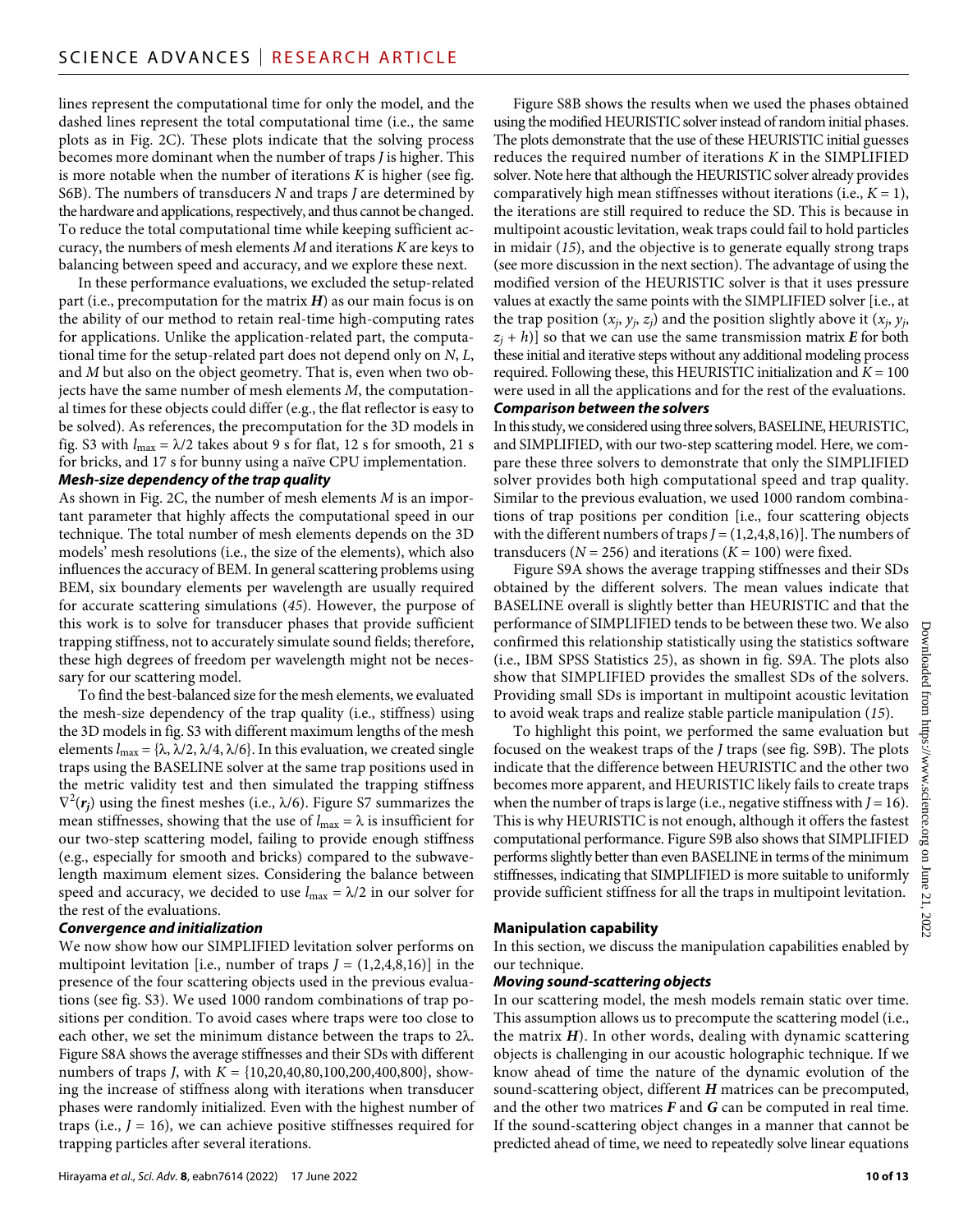$A\boldsymbol{p}^{(n)}$  =  $\boldsymbol{b}^{(n)},$  where  $A$  is an  $M\times M$  matrix, for every  $N$  transducer to compute *H* in real time. Note here that, as shown in Eq. 8, the matrix *A* depends only on the geometry of the scattering objects and not on the positions of the transducers or traps.

One common scenario is where the shape of the scattering object is constant, but the object's position or transducers' arrangement changes. In these scenarios, we can assume that the object is relatively static by assuming instead the positions of the transducers change. Thus, the matrix *A* is constant even while the actual position of the object is moving. Therefore, once we decompose this matrix (e.g., by using LU decomposition), we can reuse the decomposed matrices to easily solve the linear equations, obtaining different *H* at high rates during the movement of the object. Figure S10 shows an example of creating a POV image with a scattering object located at different positions. In these three examples, we used the same lower and upper triangular matrices, which were obtained from the decomposition of *A*, to accelerate the computation of *H*.

#### *Scattering objects vicinity*

One limitation of our technique is the manipulation of particles near the scattering surfaces. When we try to create a trap near a surface, strong sound reflection from the surface tends to create standing wave–like sound fields on the surface, resulting in the creation of traps at certain discrete heights (*z*) from the surfaces (i.e.,  $z = \lambda/4,3\lambda/4$ ). Therefore, it is difficult to manipulate a particle from  $z = \lambda/4$  to  $z =$  $3\lambda/4$  or vice versa. To show this limitation, we tried to create a single trap with our solver at certain heights (*z*) from the flat surface (see fig. S11A) and plot how far the simulated trap positions (i.e., positions where the Gor'kov potential is the minimum) were from the target trap positions, even with the BASELINE solver (see fig. S11B). The plot shows very high position errors within the area around  $\lambda/2 <$  $z < 3\lambda/4$ , indicating failures to create the trap within this area. This manipulation difficulty near scattering surfaces was also confirmed experimentally. Additional research efforts on both algorithmic and hardware fronts (e.g., transducer arrangement) are required for realizing acoustic holographic systems with this feature.

A practical way to bypass this problem is the use of soundscattering props (see fig. S11C). Our two-step scattering model enables us to manipulate a particle along the ramp by creating traps  $\lambda/4$  over the ramp surface. Once the particle is high enough from the surface (e.g.,  $z \geq 3\lambda/4 = 6.49$  mm), we can push the particle off the ramp and manipulate it in 3D without any constraint. We have experimentally confirmed that this approach works to pick up particles from the ground.

#### *Handling liquid droplets*

Consider that we manipulate a liquid droplet horizontally as shown in fig. S12A. In acoustic manipulation of liquid droplets, the ratio of acoustic forces to surface forces for a levitated droplet is described by the acoustic Bond number (2, 33) as  $B_a = 2 v_{\text{rms}}^2 \rho_0 R_s / \sigma$ , where  $\sigma$ is the surface tension of the liquid,  $R_s$  is the droplet radius, and  $v_{\rm rms}$ is the root mean square of the acoustic velocity of air particles. To avoid atomization of the levitated droplet (i.e., droplet bursting), this acoustic Bond number needs to be between 2.5 and 3.6, as experimentally determined in (*33*). Therefore, it is important to keep the acoustic velocity constant along manipulation paths. In our experiment, we manipulated a liquid droplet horizontally (see fig. S12A and movie S2). The fast computational rates of our technique enable us to estimate the acoustic velocity in real time and to adjust the transducers' amplitudes to make the acoustic velocity constant along the manipulation path (see fig. S9B).

#### **MR applications**

In this section, we describe how we created the MR applications. *Experimental setups*

All our applications used the same levitation setups. The applications were created using a single PAT of  $16 \times 16$  transducers, designed as an extension of the Ultraino platform (*6*), modified for faster communication rates as in (*15*). The array used Murata MA40S4S transducers [40 kHz, 10.5 mm in diameter (∼1.2), delivering ∼8.1 Pa at 1-m distance when driven at 20 Vpp]. A Waveshare CoreEP4CE10 field-programmable gate array (FPGA) board was used to receive phase and amplitude updates from the CPU using a USB FT245 Asynchronous FIFO Interface at 8 Mb/s and allowing more than 10,000 phase and amplitude updates per second. The PAT and a base flat acrylic reflector were aligned on top of each other with an adjustable separation (e.g., fixed to 12 cm in this study). A square part (12 cm by 12 cm) of the flat reflector can be replaced by arbitrary scattering surfaces, such as 3D-printed ones, sets of bricks, and a glass container filled with water. We used a LulzBot mini 3D printer with eSUN PLA+ filament to 3D print the objects. For the interactive applications (see movie S4), we used a Leap Motion sensor to detect the user's fingertip positions.

#### *Midair screen*

We used the same method described in (*12*) to prepare the midair screen for levitation. We first laser-cut light, acoustically transparent fabric (Super Organza) into a square of 3 cm by 3 cm. Four EPS particles were glued on the piece of fabric acting as anchors to allow six degrees-of-freedom manipulation of the fabric. For projection mapping onto this levitated fabric, we used a projector (DLP LightCrafter Evaluation Module, Texas Instruments) with a native resolution of  $608 \times 684$  pixels. We obtained the intrinsic parameters of this projector in advance by using an OpenCV function (calibrateCamera) with a checkerboard and a web camera and then obtained the extrinsic parameters (i.e., positions and orientation, relative to the levitator coordinate) by using the manually collected combinations of trap positions in the levitator coordinate and pixel positions in the projector coordinate. We then used these parameters for our OpenGL cameras (i.e., projection and view matrices) to enable real-time projection mapping (see Fig. 1B).

#### *Point scanning–based volumetric display*

In these applications, we used high-intensity full-color LEDs (OptoSupply, OSTCWBTHC1S) to illuminate the levitated EPS particles. The LEDs were directly controlled by the FPGA, which controls the transducers as well so that the illumination colors and the movements of the levitated particles were synchronized. All the scanning paths were generated to be scanned by the particles in the POV time (i.e., 0.1 s). Therefore, we were able to create the volumetric POV images (see Fig. 4, A to C).

Note here that in the point scanning–based approach, the maximum number of voxels  $N_v$  is determined by the update rate of the levitator  $f_l$ , the number of traps *J*, and the POV rate ( $f_{\text{POV}} = 10 \text{ Hz}$ ) as  $N_v = J \cdot f_l/f_{\text{POV}}$  (e.g.,  $N_v = 4000$  when  $f_l = 10,000$  and  $J = 4$ ). In addition, there are additional constraints in the voxel arrangement because the paths created by these voxels need to be scanned by single or multiple points. That is, the voxels need to be continuous, and the particle movements along the voxel paths need to be within the system's capabilities (i.e., maximum velocity and acceleration). These constraints make it difficult to create complex volumetric shapes with the point scanning–based approach.

Downloaded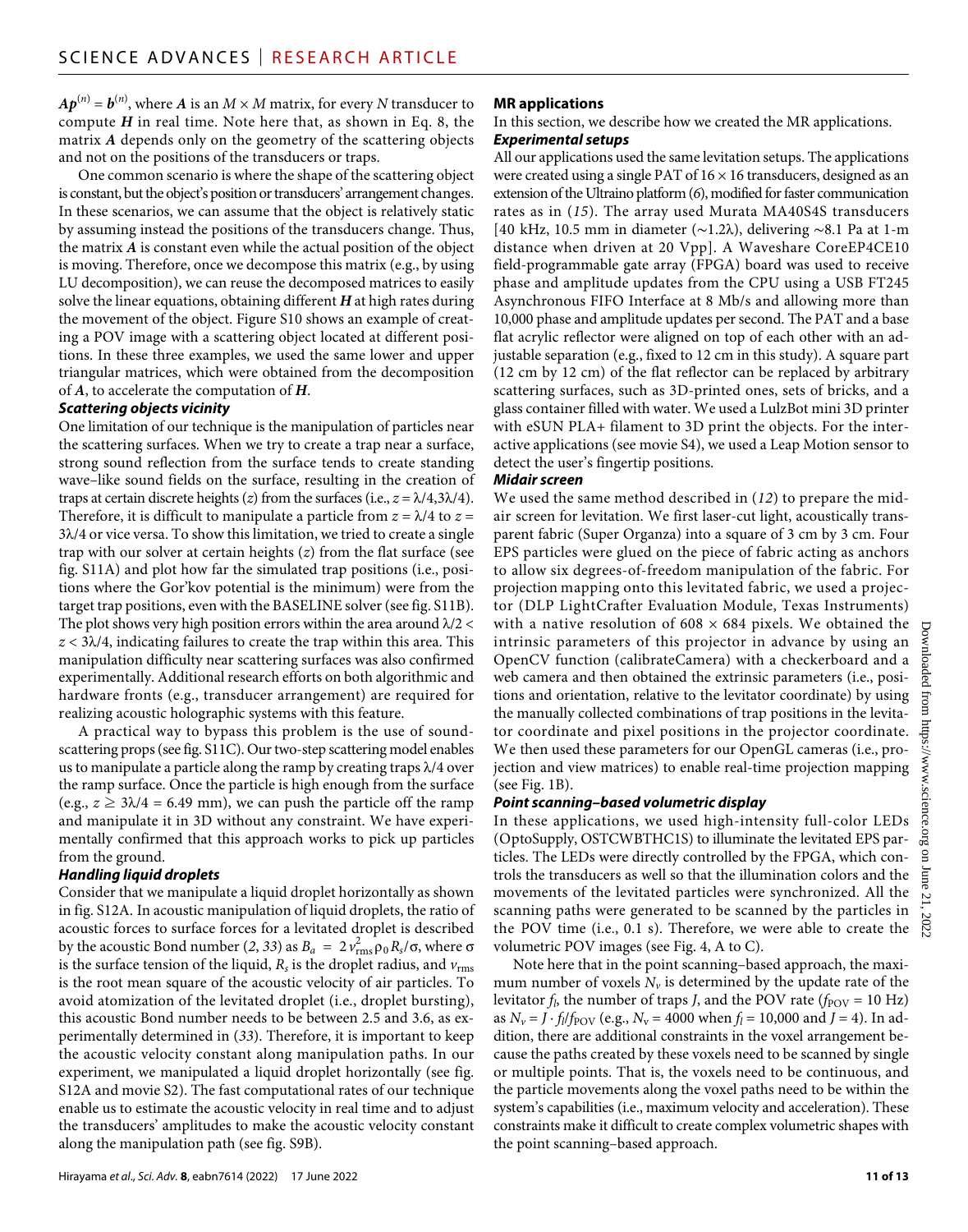#### *Surface scanning–based volumetric display*

We reused the same fabric, projector, and calibration scheme used in the midair screen application. However, in this application, we used the projector in a high-speed binary mode at 1440 fps. As shown in Fig. 4D, we placed a mirror in the system to cover the angles where the projector is not capable of directly projecting onto the fabric (i.e., when the fabric and projection direction become parallel). In other words, we used the mirror as a second projector. We created 144 cross-sectional binary images of a 3D model (i.e., bunny) every 1.25°, mapped those images onto the rotating screen, and encoded them into 24-bit images as in (*46*). Then, the system levitated and rotated the fabric at five rotations/s while updating the encoded images at 60 Hz. Our OpenGL-based software can adjust the timing of projecting the cross-sectional images so that it matches the fabric's rotational timing. The software also receives a vertical synchronizing (i.e., VSYNC) signal to automatically adjust the timing of projecting the cross-sectional images corresponding to the levitator update.

In the surface-based approach, the maximum number of voxels of created images  $N_{\nu}$  is determined by the update rate of the projector  $f_p$  and the number of pixels of projected 2D images  $N_p$  as  $N_v = N_p \cdot$ *f<sub>p</sub>*/*f*<sub>POV</sub>. Thus, ideally, *N<sub>v</sub>* = 608 × 684 × 1,440/10 ≅ 60,000,000, which is almost 15,000 times larger than the point-based approach. Although it is not realistic to assume full use of the pixels with a static projector like in our current system, it is possible to increase the usage of the pixels to nearly 100% by using a projection engine with a rotational mirror such as demonstrated in (*39*). In addition, the voxel arrangement is independent of the content because it is fixed, so the displayed content does not need to account for the levitator's capabilities (i.e., velocity and acceleration) once the levitator is able to rotate the fabric at five rotations/s.

#### **SUPPLEMENTARY METERIALS**

Supplementary material for this article is available at [https://science.org/doi/10.1126/](https://science.org/doi/10.1126/sciadv.abn7614) [sciadv.abn7614](https://science.org/doi/10.1126/sciadv.abn7614)

#### **REFERENCES AND NOTES**

- 1. M. A. B. Andrade, A. Marzo, J. C. Adamowski, Acoustic levitation in mid-air: Recent advances, challenges, and future perspectives. *Appl. Phys. Lett.* **116**, 250501 (2020).
- 2. D. Foresti, M. Nabavi, M. Klingauf, A. Ferrari, D. Poulikakos, Acoustophoretic contactless transport and handling of matter in air. *Proc. Natl. Acad. Sci. U.S.A.* **110**, 12549–12554 (2013).
- 3. Y. Ochiai, T. Hoshi, J. Rekimoto, Pixie dust: Graphics generated by levitated and animated objects in computational acoustic-potential field. *ACM Trans. Graph.* **33**, 1–13 (2014).
- 4. A. Marzo, S. A. Seah, B. W. Drinkwater, D. R. Sahoo, B. Long, S. Subramanian, Holographic acoustic elements for manipulation of levitated objects. *Nat. Commun.* **6**, 8661 (2015).
- 5. K. Melde, A. G. Mark, T. Qiu, P. Fischer, Holograms for acoustics. *Nature* **537**, 518–522  $(2016)$
- 6. A. Marzo, B. W. Drinkwater, Holographic acoustic tweezers. *Proc. Natl. Acad. Sci.* **116**, 201813047 (2018).
- 7. X. Ding, S. C. S. Lin, B. Kiraly, H. Yue, S. Li, I. K. Chiang, J. Shi, S. J. Benkovic, T. J. Huang, On-chip manipulation ofsingle microparticles, cells, and organisms using surface acoustic waves. *Proc. Natl. Acad. Sci. U.S.A.* **109**, 11105–11109 (2012).
- 8. T. Vasileiou, D. Foresti, A. Bayram, D. Poulikakos, A. Ferrari, Toward contactless biology: Acoustophoretic DNA transfection. *Sci. Rep.* **6**, 20023 (2016).
- 9. D. Foresti, K. T. Kroll, R. Amissah, F. Sillani, K. A. Homan, D. Poulikakos, J. A. Lewis, Acoustophoretic printing. *Sci. Adv.* **4**, eaat1659 (2018).
- 10. T. Omirou, A. Marzo, S. A. Seah, S. Subramanian, LeviPath: Modular acoustic levitation for 3D path visualisations. *Proc. ACM CHI'15 Conf. Hum. Factors Comput. Syst.* **1**, 309–312 (2015).
- 11. D. R. Sahoo, N. Takuto, A. Marzo, T. Omirou, M. Asakawa, S. Subramanian, JOLED: A Mid-Air display based on electrostatic rotation of levitated janus objects, in *Proceedings of the 29th ACM User Interface Software and Technology Symposium (UIST '16)* (ACM, 2016), pp. 437–448.
- 12. R. Morales, A. Marzo, S. Subramanian, D. Martínez, LeviProps: Animating levitated optimized fabric structures using holographic acoustic tweezers, in *Proceedings of the*

*32nd ACM User Interface Software and Technology Symposium (UIS'19)* (ACM, 2019), pp. 651–661.

- 13. R. Hirayama, D. Martinez Plasencia, N. Masuda, S. Subramanian, A volumetric display for visual, tactile and audio presentation using acoustic trapping. *Nature* **575**, 320–323 (2019).
- 14. T. Fushimi, A. Marzo, B. W. Drinkwater, T. L. Hill, Acoustophoretic volumetric displays using a fast-moving levitated particle. *Appl. Phys. Lett.* **115**, 064101 (2019).
- 15. D. M. Plasencia, R. Hirayama, R. Montano-Murillo, S. Subramanian, GS-PAT: High-speed Multi-point sound-fields for phased arrays of transducers. *ACM Trans. Graph.* **39**, 1–12 (2020).
- 16. V. Paneva, A. Fleig, D. M. Plasencia, T. Faulwasser, J. Müller, OptiTrap: Optimal trap trajectories for acoustic levitation displays. *ACM Trans. Graph.* , 1–25 (2022).
- 17. I. Sutherland, The Ultimate Display. *Proc. IFIPS Congr.* **65**, 506–508 (1965).
- 18. M. A. B. Andrade, N. Perez, F. Buiochi, J. C. Adamowski, Matrix method for acoustic levitation simulation. *IEEE Trans. Ultrason. Ferroelectr. Freq. Control* **58**, 1674–1683 (2011).
- 19. M. A. B. Andrade, T. S. A. Camargo, A. Marzo, Automatic contactless injection, transportation, merging, and ejection of droplets with a multifocal point acoustic levitator. *Rev. Sci. Instrum.* **89**, 125105 (2018).
- 20. L. E. Kinsler, A. R. Frey, A. B. Coppens, J. V. Sanders, in *Wiley-VCH* (Princeton Univ. Press, Princeton, 1999; [http://degruyter.com/view/books/9781400881734/9781400881734-002/](http://degruyter.com/view/books/9781400881734/9781400881734-002/9781400881734-002.xml) [9781400881734-002.xml\)](http://degruyter.com/view/books/9781400881734/9781400881734-002/9781400881734-002.xml).
- 21. T. Carter, S. A. Seah, B. Long, B. Drinkwater, S. Subramanian, UltraHaptics: Multi-point mid-air haptic feedback for touch surfaces, in *UIST 2013 Proceedings of the 26th Annual ACM Symposium User Interface Software and Technology* (ACM, 2013), pp. 505–514.
- 22. B. Long, S. A. Seah, T. Carter, S. Subramanian, Rendering volumetric haptic shapes in mid-air using ultrasound. *ACM Trans. Graph.* **33**, 1–10 (2014).
- 23. P. Glynne-Jones, C. E. M. Démoré, C. Ye, Y. Qiu, S. Cochran, M. Hill, Array-controlled ultrasonic manipulation of particles in planar acoustic resonator. *IEEE Trans. Ultrason. Ferroelectr. Freq. Control* **59**, 1258–1266 (2012).
- 24. M. A. Norasikin, D. Martinez Plasencia, S. Polychronopoulos, G. Memoli, Y. Tokuda, S. Subramanian, SoundBender: Dynamic acoustic control behind obstacles, in *Proceedings of the 31st Annual ACM Symposium on User Interface Software and Technology (UIST '18)* (ACM, 2018), pp. 247–259.
- 25. Y. Liu, *Fast Multipole Boundary Element Method: Theory and Applications in Engineering* (Cambridge University Press, 2009; [http://ebooks.cambridge.org/ref/id/](http://ebooks.cambridge.org/ref/id/CBO9780511605345) [CBO9780511605345](http://ebooks.cambridge.org/ref/id/CBO9780511605345)).
- 26. S. N. Chandler-Wilde, S. Langdon, in *Unified Transform for Boundary Value Problems: Applications and Advances*, A. S. Fokas, B. Pelloni, Eds. (SIAM, 2014), pp. 181–222.
- 27. S. Inoue, S. Mogami, T. Ichiyama, A. Noda, Y. Makino, H. Shinoda, Acoustic macroscopic rigid body levitation by responsive boundary hologram. *arXiv* **328**, 328–337 (2017).
- 28. J. Greenhall, F. Guevara Vasquez, B. Raeymaekers, Ultrasound directed self-assembly of user-specified patterns of nanoparticles dispersed in a fluid medium. *Appl. Phys. Lett.* **108**, 103103 (2016).
- 29. M. Prisbrey, J. Greenhall, F. Guevara Vasquez, B. Raeymaekers, Ultrasound directed self-assembly of three-dimensional user-specified patterns of particles in a fluid medium. *J. Appl. Phys.* **121**, 014302 (2017).
- 30. T. Kozuka, K. Yasui, T. Tuziuti, A. Towata, Y. Iida, Acoustic standing-wave field for manipulation in air. *Jpn. J. Appl. Phys.* **47**, 4336–4338 (2008).
- 31. H. Bruus, Acoustofluidics 7: The acoustic radiation force on small particles. *Lab Chip* **12**, 1014–1021 (2012).
- 32. T. Fushimi, B. W. Drinkwater, T. L. Hill, What is the ultimate capability of acoustophoretic volumetric displays? *Appl. Phys. Lett.* **116**, 244101 (2020).
- 33. C. P. Lee, A. V. Anilkumar, T. G. Wang, Static shape of an acoustically levitated drop with wave-drop interaction. *Phys. Fluids* **6**, 3554–3566 (1994).
- 34. A. Watanabe, K. Hasegawa, Y. Abe, Contactless fluid manipulation in air: Droplet coalescence and active mixing by acoustic levitation. *Sci. Rep.* **8**, 1–8 (2018).
- 35. R. W. Bowen, J. Pola, L. Matin, Visual persistence: Effects of flash luminance, duration and energy. *Vision Res.* **14**, 295–303 (1974).
- 36. D. E. Smalley, E. Nygaard, K. Squire, J. Van Wagoner, J. Rasmussen, S. Gneiting, K. Qaderi, J. Goodsell, W. Rogers, M. Lindsey, K. Costner, A. Monk, M. Pearson, B. Haymore, J. Peatross, A photophoretic-trap volumetric display. *Nature* **553**, 486–490 (2018).
- 37. J. Berthelot, N. Bonod, Free-space micro-graphics with electrically driven levitated light scatterers. *Opt. Lett.* **44**, 1476–1479 (2019).
- 38. J. Geng, Three-dimensional display technologies. *Adv. Opt. Photonics.* **5**, 456–535 (2013).
- 39. G. E. Favalora, J. Napoli, D. M. Hall, R. K. Dorval, M. Giovinco, M. J. Richmond, W. S. Chun, 100 Million-voxel volumetric display. *Proc. SPIE.* **4712**, 300–312 (2002).
- 40. Y. Saad, M. H. Schultz, GMRES: A generalized minimal residual algorithm forsolving nonsymmetric linear systems. *SIAM J. Sci. Stat. Comput.* **7**, 856–869 (1986).
- 41. S. Polychronopoulos, G. Memoli, Acoustic levitation with optimized reflective metamaterials. *Sci. Rep.* **10**, 4254 (2020).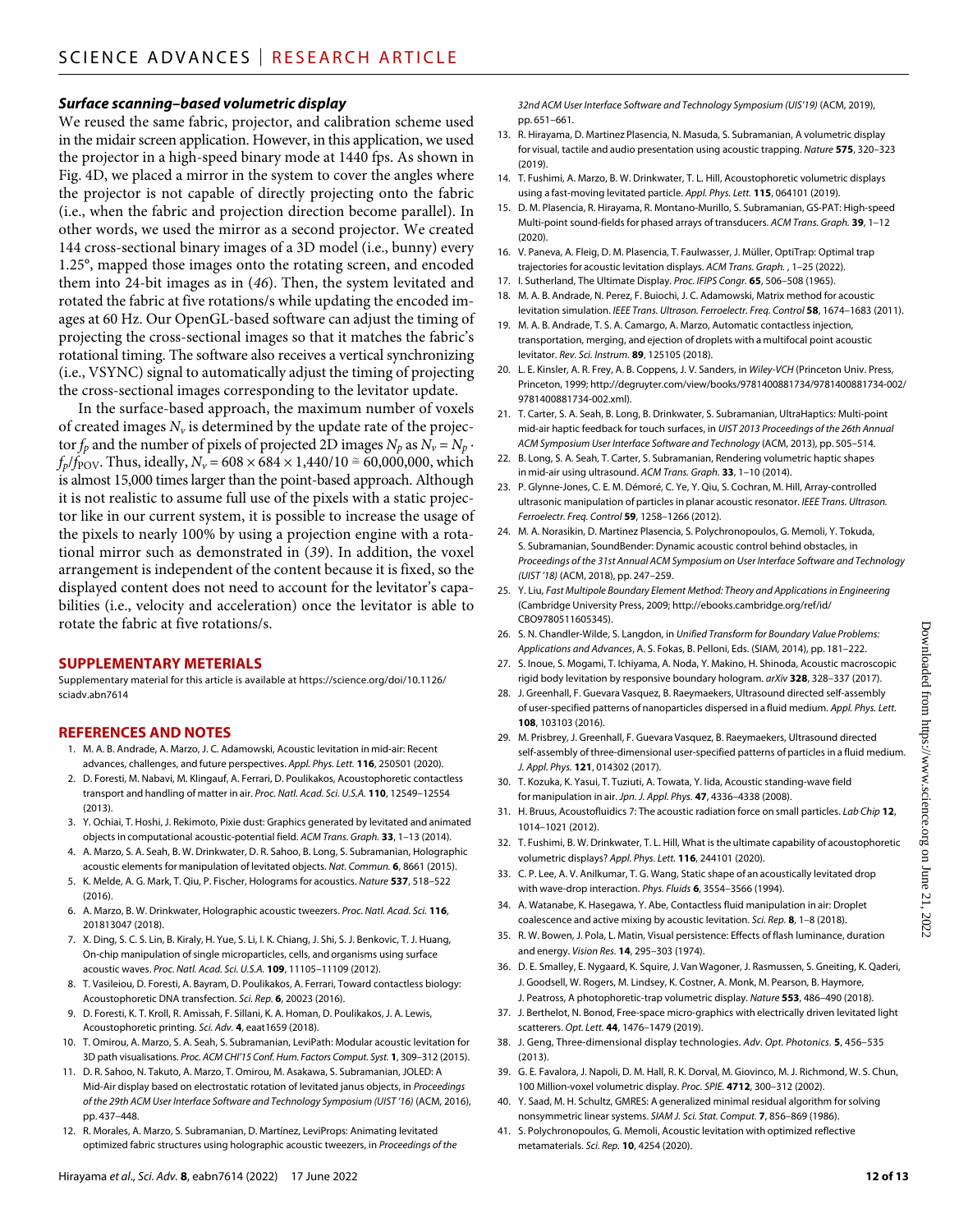- 42. D. C. Liu, J. Nocedal, On the limited memory BFGS method for large scale optimization. *Math. Program.* **45**, 503–528 (1989).
- 43. S. G. Nash, J. Nocedal, A numerical study of the limited memory BFGS Method and the truncated-newton method for large scale optimization. *SIAM J. Optim.* **1**, 358–372 (1991).
- 44. D. Sieger, M. Botsch, *The Polygon Mesh Processing Library* (2020);<http://pmp-library.org>. 45. S. Marburg, Six boundary elements per wavelength: Is that ENOUGH? *J. Comput Acoust.*
- **10**, 25–51 (2002).
- 46. A. Jones, I. McDowall, H. Yamada, M. Bolas, P. Debevec, Rendering for an interactive 360° light field display. *ACM Trans. Graph.* **26**, 40 (2007).

**Acknowledgments:** We thank E. Haynes from University College London, who helped with the supplementary videos. **Funding:** This work was supported by EU's H2020 program through their ERC Advanced Grant (no. 787413) and the Royal Academy of Engineering Chairs in Emerging Technology Scheme (CiET1718/14). **Author contributions:** R.H. and S.S.

conceived the concept and designed the research. R.H. and G.C. developed the mathematical model and solver, with contributions from D.M.P. and S.S. R.H. and D.M.P. implemented the algorithms and designed the software. Data analysis was led by R.H., with contributions from all authors. R.H. wrote the paper, with contributions from all authors. **Competing interests:** R.H., G.C., D.M.P., and S.S. are inventors on a provisional patent application related to this work to be filed by the University College London. The authors declare that they have no other competing interests. **Data and materials availability:** All data needed to evaluate the conclusions in the paper are present in the paper and/or the Supplementary Materials. Additional data are archived at [https://doi.org/10.5281/zenodo.6366502.](https://doi.org/10.5281/zenodo.6366502)

Submitted 20 December 2021 Accepted 4 May 2022 Published 17 June 2022 10.1126/sciadv.abn7614